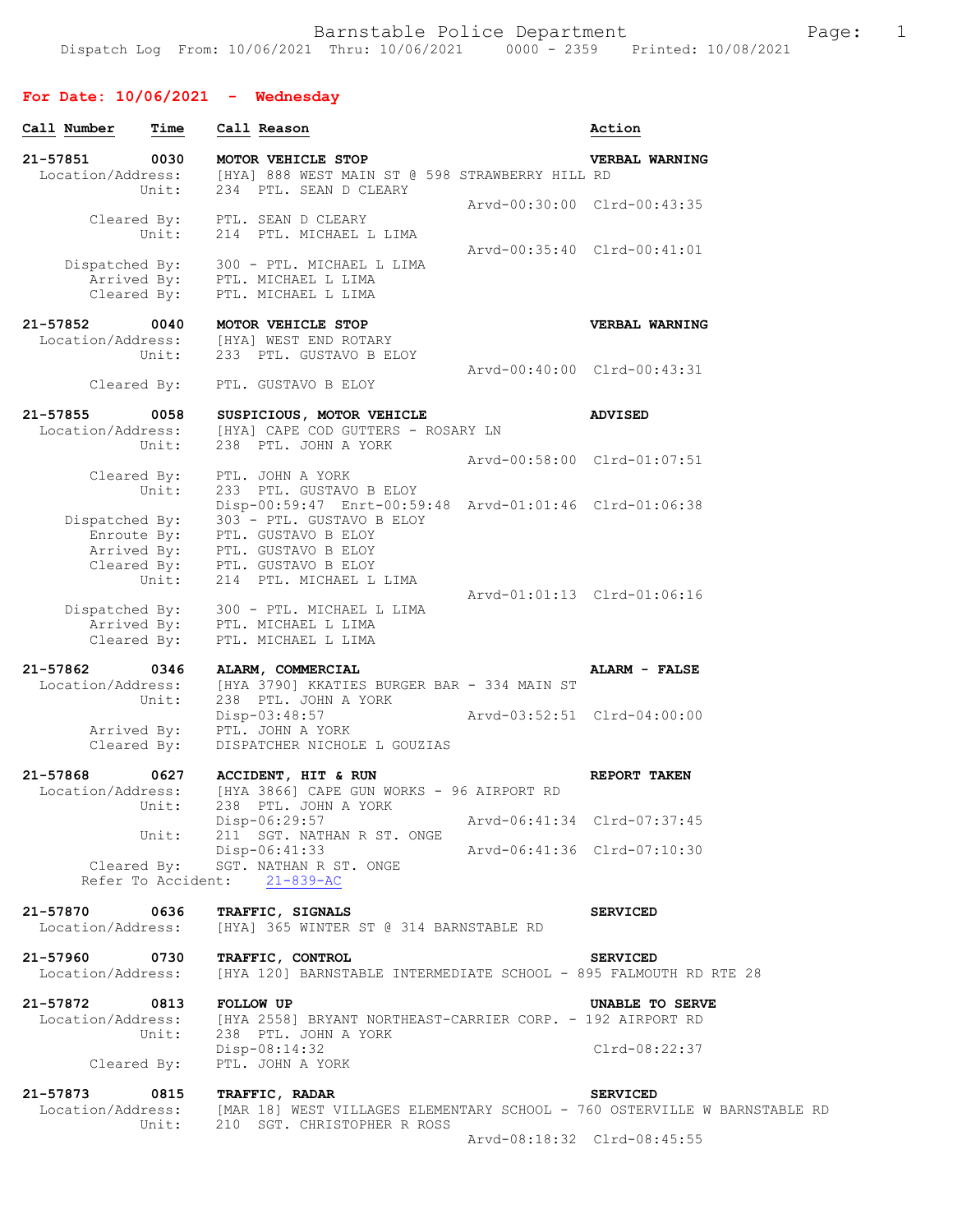Barnstable Police Department Fage: 2 Dispatch Log From: 10/06/2021 Thru: 10/06/2021 0000 - 2359 Printed: 10/08/2021 **21-57874 0818 ALARM, COMMERCIAL ALARM - FALSE**  Location/Address: [COT 5] COTUIT ATHLETIC ASSOC - BLDG 2 - 10 LOWELL AVE Apt. #2 Unit: 225 PTL. CHRISTOPHER J LOBIANCO Disp-08:20:40 Arvd-08:27:20 Clrd-08:29:50 Arrived By: PTL. CHRISTOPHER J LOBIANCO Cleared By: PTL. CHRISTOPHER J LOBIANCO **21-57877 0839 TRAFFIC, ENFORCEMENT ACTIVITY SERVICED**  Location/Address: [COT] MAIN ST Unit: 225 PTL. CHRISTOPHER J LOBIANCO Arvd-08:39:49 Clrd-08:47:08 **21-57878 0845 ADOPT A SCHOOL SERVICED**  [MAR 18] WEST VILLAGES ELEMENTARY SCHOOL - 760 OSTERVILLE W BARNSTABLE RD Unit: 210 SGT. CHRISTOPHER R ROSS Arvd-08:46:13 Clrd-09:55:21 **21-57883 0910 TAXI REGISTRATION SERVICED**  Location/Address: [HYA 124] BARNSTABLE POLICE DEPARTMENT - 1200 PHINNEY'S LN **21-57884 0912 MOTOR VEHICLE STOP COMPLAINT/SUMMONS**  Location/Address: [HYA] 3 WHITEHALL WAY @ 798 FALMOUTH RD RTE 28 Unit: 216 PTL. MAXWELL S MORROW Arvd-09:12:00 Clrd-09:33:08 Cleared By: PTL. MAXWELL S MORROW Refer To Summons: 21-1668-AR Summons: OLIVEIRA, REYDNER Address: 269 HINCKLEY RD HYANNIS, MA Age: 20 Charges: LICENSE SUSPENDED, OP MV WITH **21-57885 0921 MOTOR VEHICLE STOP CITATION ISSUED**  Location/Address: [MAR] 358 RACE LN @ 1300 OSTERVILLE W BARNSTABLE RD Unit: 225 PTL. CHRISTOPHER J LOBIANCO Arvd-09:21:00 Clrd-09:26:38 Cleared By: PTL. CHRISTOPHER J LOBIANCO **21-57896 0921 ASSAULT, A&B DANG/WEAP REPORT TAKEN**  Location/Address: [HYA 120] BARNSTABLE INTERMEDIATE SCHOOL - 895 FALMOUTH RD RTE 28 Refer To Arrest: 21-1669-AR **21-57886 0932 ASSIST ADVISED**  Location/Address: [MAR 422] VILLAGE GARAGE INC. - 135 RTE 149 Unit: 225 PTL. CHRISTOPHER J LOBIANCO Disp-09:35:32 Arvd-09:40:06 Clrd-10:11:39 Arrived By: PTL. CHRISTOPHER J LOBIANCO Cleared By: PTL. CHRISTOPHER J LOBIANCO **21-57887 0937 WARRANT, ATTEMPT UNABLE TO SERVE**  Location/Address: [MAR] 117 HUCKLEBERRY LN Unit: 322 Detective EDWARD CRONIN Arvd-09:37:00 Clrd-10:39:34 Cleared By: DISPATCHER CHRISTOPHER FOLEY Unit: 225 PTL. CHRISTOPHER J LOBIANCO Disp-10:11:55 Arvd-10:16:48 Clrd-10:37:53 Dispatched By: 898 - DISPATCHER CHRISTOPHER FOLEY Arrived By: PTL. CHRISTOPHER J LOBIANCO Cleared By: DISPATCHER CHRISTOPHER FOLEY **21-57889 0948 ASSIST, WELL BEING SERVICED**  Location/Address: [HYA 592] RESORT & CONFERENCE CENTER AT HYANNIS - 35 SCUDDER AVE Unit: 234 PTL. SEAN D CLEARY Disp-09:50:26 Clrd-09:53:35 Cleared By: DISPATCHER LOREN P ORPEN Unit: 230 PTL. DAVID D HEISE Disp-09:51:55 Clrd-09:53:38 Cleared By: DISPATCHER LOREN P ORPEN Unit: 240 SGT. MARK BUTLER<br>Disp-09:53:28 Disp-09:53:28 Arvd-09:53:33 Clrd-10:25:58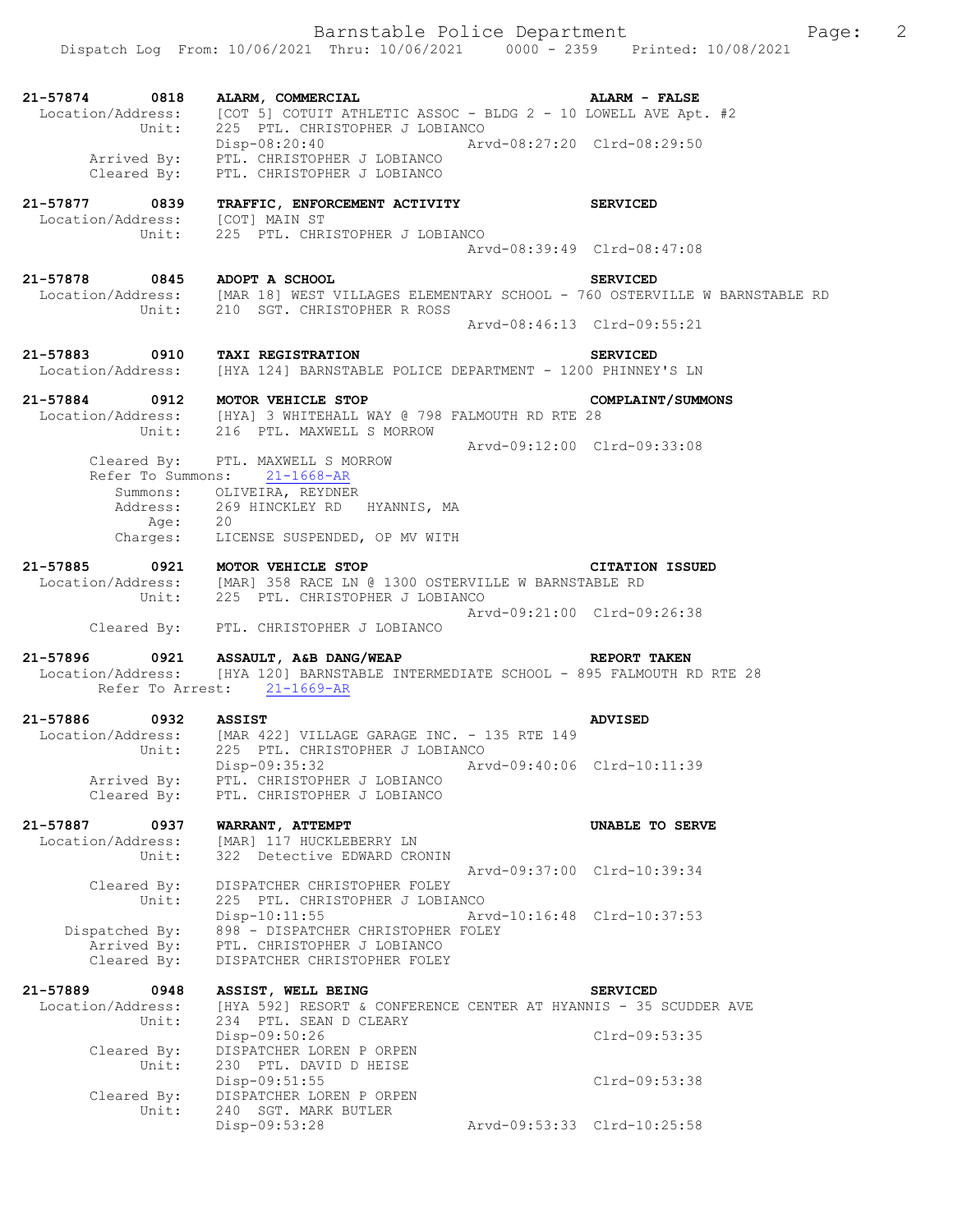Arvd-09:53:00 Clrd-09:56:10

 Dispatched By: 862 - DISPATCHER LOREN P ORPEN Arrived By: DISPATCHER LOREN P ORPEN Cleared By: SGT. MARK BUTLER

Cleared By: PTL. MAXWELL S MORROW

**21-57891 0953 MOTOR VEHICLE STOP VERBAL WARNING**  Location/Address: [HYA] 5 MARK'S PATH @ 700 FALMOUTH RD RTE 28<br>Unit: 216 PTL. MAXWELL S MORROW

Cleared By: PTL. MAXWELL S MORROW

**21-57894 1024 MOTOR VEHICLE STOP CITATION ISSUED**  Location/Address: [HYA] 11 ENTERPRISE RD @ 640 BEARSE'S WAY<br>Unit: 216 PTL. MAXWELL S MORROW 216 PTL. MAXWELL S MORROW Arvd-10:24:00 Clrd-10:32:22

216 PTL. MAXWELL S MORROW

**21-57898 1054 MOTOR VEHICLE, DISABLED SERVICED**  Location/Address: [BAR 863] WILKINS OUTPATIENT MEDICAL - 420 ATTUCKS LN Unit: 229 PTL. WAYNE A ELLIS Disp-10:55:43 Clrd-10:57:28 Cleared By: DISPATCHER LOREN P ORPEN Unit: 216 PTL. MAXWELL S MORROW Disp-10:57:21 Arvd-11:06:59 Clrd-11:16:59 Dispatched By: 862 - DISPATCHER LOREN P ORPEN Arrived By: PTL. MAXWELL S MORROW Cleared By: PTL. MAXWELL S MORROW Unit: 210 SGT. CHRISTOPHER R ROSS Arvd-11:03:03 Clrd-11:17:08

 Dispatched By: 271 - SGT. CHRISTOPHER R ROSS Arrived By: SGT. CHRISTOPHER R ROSS Cleared By: SGT. CHRISTOPHER R ROSS

**21-57899 1055 SUSPICIOUS, ACTIVITY ADVISED**  Location/Address: [WBA] 765 OAK ST Unit: 229 PTL. WAYNE A ELLIS Disp-10:58:14 Arvd-10:58:56 Clrd-11:23:41 Arrived By: PTL. WAYNE A ELLIS Cleared By: PTL. WAYNE A ELLIS Unit: 215 PTL. CORBIN J FRIES Arvd-11:10:13 Clrd-11:18:44 Dispatched By: 287 - PTL. CORBIN J FRIES Arrived By: PTL. CORBIN J FRIES

 Cleared By: PTL. CORBIN J FRIES **21-57901 1120 MOTOR VEHICLE STOP VERBAL WARNING**  Location/Address: [HYA 1059] COMMUNITY ACTION COMMITTEE OF CAPE COD & ISLA - 115 ENTERPRISE RD Unit: 216 PTL. MAXWELL S MORROW

Cleared By: PTL. MAXWELL S MORROW

**21-57902 1133 FOLLOW UP SERVICED**  Location/Address: [BAR 71] BARNSTABLE FIRST DISTRICT COURT - 3195 MAIN ST RTE 6A Unit: 223 PTL. KEVIN R MCNAMARA Arvd-11:34:19 Clrd-11:58:35

**21-57907 1133 HOMELESS INCIDENT/SUS PERSON ADVISED**  Location/Address: [HYA 3399] PARKING LOT BEHIND THE BANDSTAND, TOB LOT - 25 OCEAN ST

**21-57904 1139 ASSIST, CIVIL ADVISED**  Location/Address: [BAR 833] VILLAGE GREEN APARTMENTS - 767 INDEPENDENCE DR Apt. #B205<br>Unit: 229 PTL. WAYNE A ELLIS

229 PTL. WAYNE A ELLIS Disp-11:39:56 Arvd-11:56:51 Clrd-11:57:35

**21-57905 1143 LARCENY REPORT TAKEN**  Location/Address: [HYA 3781] LANGO, JOHN L - 105 FRANKLIN AVE Unit: 230 PTL. DAVID D HEISE Disp-11:45:32 Arvd-11:51:20 Clrd-12:15:52 Arrived By: PTL. DAVID D HEISE Cleared By: PTL. DAVID D HEISE Refer To Incident: 21-2008-OF

Arvd-11:20:00 Clrd-11:24:42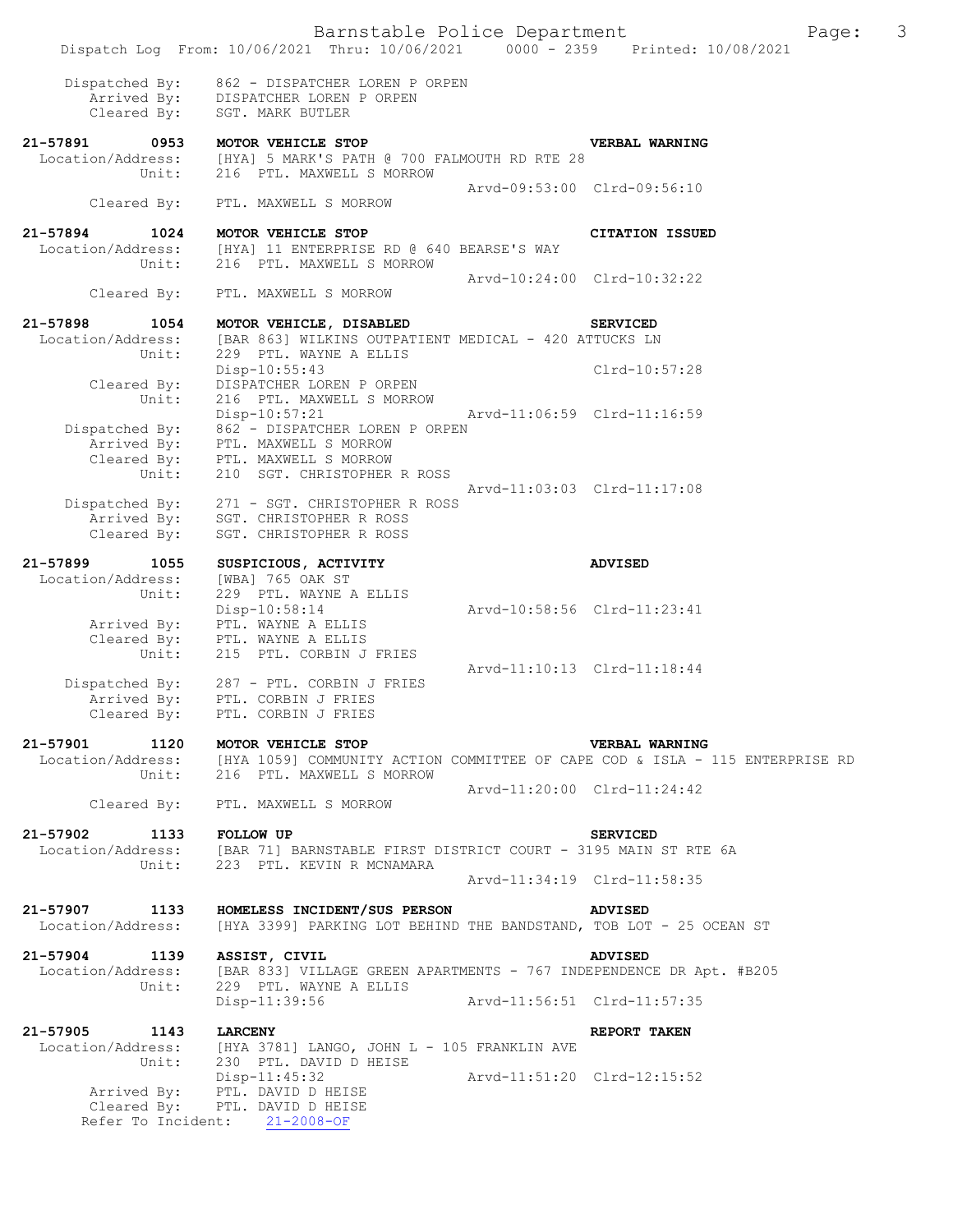Barnstable Police Department Fage: 4 Dispatch Log From: 10/06/2021 Thru: 10/06/2021 0000 - 2359 Printed: 10/08/2021

| 21-57908<br>Location/Address: | 1150<br>Unit: | ACCIDENT, PROPERTY DAMAGE<br>[WBA] MID CAPE RTE 6 EAST @ IYANNOUGH RD RTE 132<br>216 PTL, MAXWELL S MORROW |                             | <b>SERVICED</b> |
|-------------------------------|---------------|------------------------------------------------------------------------------------------------------------|-----------------------------|-----------------|
| Arrived By:                   | Cleared By:   | $Disp-11:51:36$<br>PTL. MAXWELL S MORROW<br>PTL. MAXWELL S MORROW                                          | Aryd-12:04:47 Clrd-12:31:59 |                 |
| 21-57910<br>Location/Address: | 1202<br>Unit: | ASSIST, WELL BEING<br>[CEN] 562 SKUNKNET RD<br>215 PTL. CORBIN J FRIES                                     |                             | <b>SERVICED</b> |
|                               |               | Disp-12:04:29                                                                                              |                             |                 |

| 21-57911<br>1206<br>Location/Address: | ASSIST<br>[COT] 92 OXFORD DR                 | <b>SERVICED</b> |
|---------------------------------------|----------------------------------------------|-----------------|
|                                       |                                              |                 |
| Unit:                                 | 225 PTL. CHRISTOPHER J LOBIANCO              |                 |
|                                       | Disp-13:00:55                                | $Clrd-13:01:23$ |
| Unit:                                 | 225 PTL. CHRISTOPHER J LOBIANCO              |                 |
|                                       | Arvd-13:46:27 Clrd-13:53:27<br>Disp-13:32:45 |                 |
| Dispatched By:                        | 331 - PTL. CHRISTOPHER J LOBIANCO            |                 |
| Arrived By:                           | PTL. CHRISTOPHER J LOBIANCO                  |                 |
| Cleared By:                           | PTL. CHRISTOPHER J LOBIANCO                  |                 |

### **21-57913 1217 MOTOR VEHICLE STOP COMPLAINT/SUMMONS**  Location/Address: [HYA] 45 HINCKLEY RD @ 590 IYANNOUGH RD RTE 132 Unit: 223 PTL. KEVIN R MCNAMARA Arvd-12:17:00 Clrd-12:49:48<br>Cleared By: PTL. KEVIN R MCNAMARA PTL. KEVIN R MCNAMARA Refer To Arrest: 21-1670-AR

| 21-57914<br>1219  | MOTOR VEHICLE STOP<br><b>CITATION ISSUED</b>         |
|-------------------|------------------------------------------------------|
| Location/Address: | [MAR] 1900 SOUTH COUNTY RD @ 3200 FALMOUTH RD RTE 28 |
|                   | Unit: 225 PTL, CHRISTOPHER J LOBIANCO                |
|                   | Arvd-12:19:00 Clrd-12:27:36                          |
|                   | Cleared By: PTL. CHRISTOPHER J LOBIANCO              |

| 21-57915          | 1224           | ASSIST, WELL BEING                                          |                             | <b>GONE ON ARRIVAL</b> |
|-------------------|----------------|-------------------------------------------------------------|-----------------------------|------------------------|
| Location/Address: |                | [HYA 121] HYANNIS WEST ELEMENTARY SCHOOL - 549 WEST MAIN ST |                             |                        |
|                   | Unit:          | 234 PTL. SEAN D CLEARY                                      |                             |                        |
|                   |                | $Disp-12:25:14$                                             |                             | $Clrd-12:30:52$        |
|                   | Cleared By:    | PTL. SEAN D CLEARY                                          |                             |                        |
|                   |                | Unit: 230 PTL. DAVID D HEISE                                |                             |                        |
|                   |                | $Disp-12:25:18$                                             | Arvd-12:28:27 Clrd-12:38:27 |                        |
|                   | Arrived By:    | PTL. DAVID D HEISE                                          |                             |                        |
|                   |                | Unit: 210 SGT. CHRISTOPHER R ROSS                           |                             |                        |
|                   |                | Disp-12:26:11 Enrt-12:26:12 Arvd-12:29:25 Clrd-12:38:23     |                             |                        |
|                   | Dispatched By: | 271 – SGT. CHRISTOPHER R ROSS                               |                             |                        |
|                   | Enroute By:    | SGT. CHRISTOPHER R ROSS                                     |                             |                        |
|                   | Arrived By:    | SGT. CHRISTOPHER R ROSS                                     |                             |                        |
|                   | Unit:          | 205 PTL. BRIAN D MORRISON                                   |                             |                        |
|                   |                | $Disp-12:27:22$                                             | Arvd-12:30:24 Clrd-12:38:25 |                        |
|                   | Dispatched By: | 862 - DISPATCHER LOREN P ORPEN                              |                             |                        |
|                   | Arrived By:    | DISPATCHER LOREN P ORPEN                                    |                             |                        |
|                   | Unit:          | 234 PTL. SEAN D CLEARY                                      |                             |                        |
|                   |                |                                                             | Arvd-12:31:04 Clrd-12:46:38 |                        |
|                   |                |                                                             |                             |                        |

 Dispatched By: 326 - PTL. SEAN D CLEARY Arrived By: PTL. SEAN D CLEARY Cleared By: PTL. SEAN D CLEARY

**21-57916 1232 MOTOR VEHICLE STOP CITATION ISSUED**  Location/Address: [MAR] 1900 SOUTH COUNTY RD @ 3200 FALMOUTH RD RTE 28 Unit: 225 PTL. CHRISTOPHER J LOBIANCO Arvd-12:32:00 Clrd-12:37:17 Cleared By: PTL. CHRISTOPHER J LOBIANCO

### **21-57917 1233 ASSIST, OTHER AGENCY SERVICED**  Location/Address: [HYA 13] NORTH STREET PARKING LOT - NORTH ST Unit: 240 SGT. MARK BUTLER Disp-13:22:14 Arvd-13:22:17 Clrd-13:22:20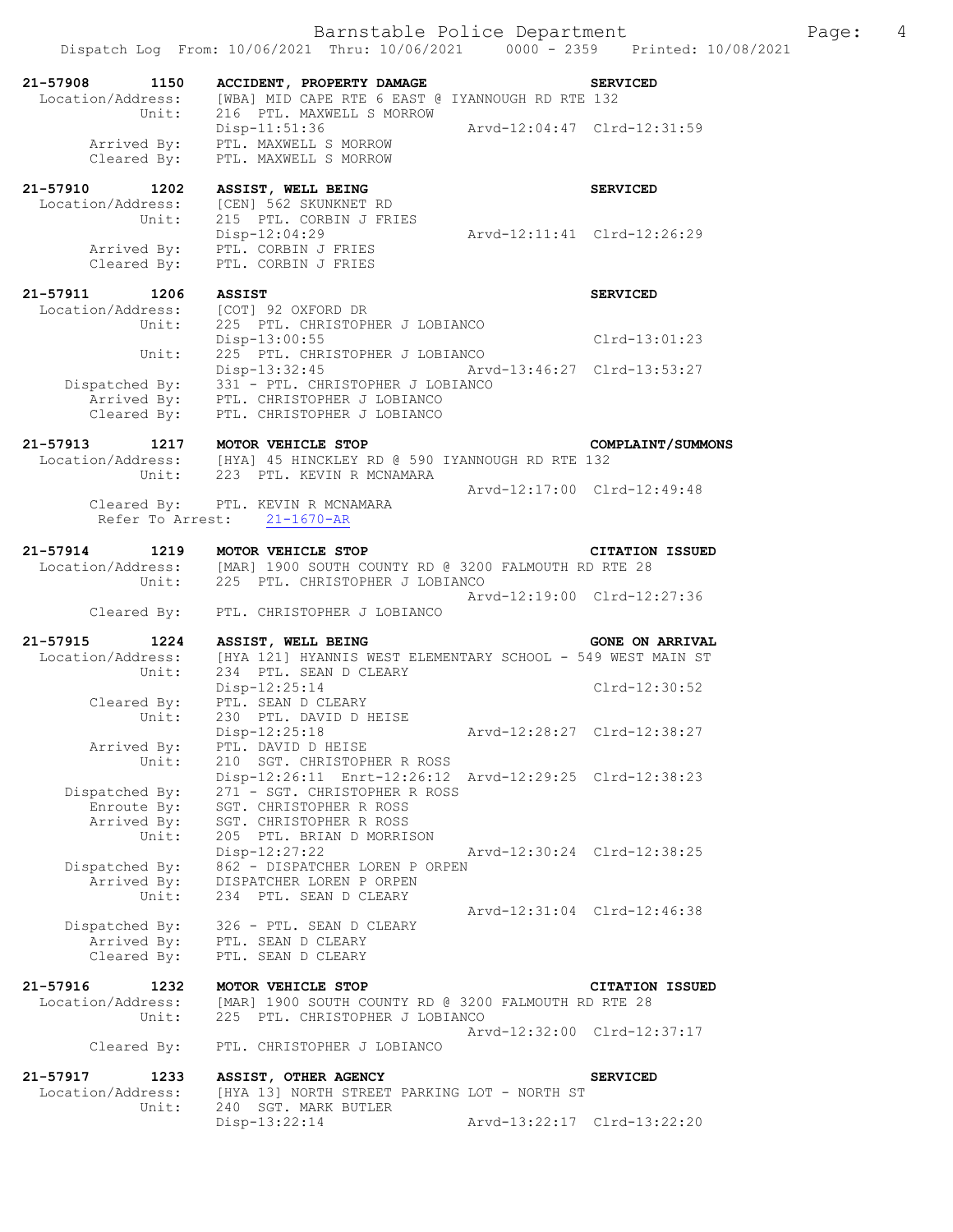Dispatch Log From: 10/06/2021 Thru: 10/06/2021 0000 - 2359 Printed: 10/08/2021

| 21-57918<br>1235<br>Unit:                          | MOTOR VEHICLE STOP<br>Location/Address: [HYA 2191] BANK OF AMERICA - 749 MAIN ST<br>402 PTL. MATTHEW J LOUNSBURY         |                             | VERBAL WARNING              |
|----------------------------------------------------|--------------------------------------------------------------------------------------------------------------------------|-----------------------------|-----------------------------|
|                                                    |                                                                                                                          |                             | Arvd-12:35:18 Clrd-12:38:03 |
| 21-57919<br>1238                                   | TRAFFIC, ENFORCEMENT ACTIVITY                                                                                            |                             | <b>SERVICED</b>             |
| Location/Address:<br>Unit:                         | [HYA] WEST END ROTARY<br>402 PTL. MATTHEW J LOUNSBURY                                                                    |                             |                             |
| Unit:                                              | 402 PTL. MATTHEW J LOUNSBURY                                                                                             |                             | Arvd-12:38:27 Clrd-12:43:14 |
| Unit:                                              | Disp-12:44:11<br>402 PTL. MATTHEW J LOUNSBURY                                                                            | Arvd-12:44:25 Clrd-12:49:42 |                             |
|                                                    | Disp-12:52:27<br>402 PTL. MATTHEW J LOUNSBURY                                                                            | Arvd-12:52:34 Clrd-13:10:40 |                             |
| Unit:                                              | Disp-13:11:40                                                                                                            | Arvd-13:11:53 Clrd-13:23:20 |                             |
| Unit:                                              | 402 PTL. MATTHEW J LOUNSBURY<br>Disp-13:25:09                                                                            | Arvd-13:25:20 Clrd-13:31:00 |                             |
| Cleared By:<br>Unit:                               | DISPATCHER CHRISTOPHER FOLEY<br>402 PTL. MATTHEW J LOUNSBURY                                                             |                             |                             |
|                                                    | Disp-13:55:29                                                                                                            |                             | $Clrd-13:55:50$             |
| 21-57921<br>1242<br>Unit:                          | MOTOR VEHICLE STOP<br>Location/Address: [HYA 3981] WEST END RESTAURANT - 20 SCUDDER AVE<br>210 SGT. CHRISTOPHER R ROSS   |                             | <b>CITATION ISSUED</b>      |
|                                                    |                                                                                                                          |                             | Arvd-12:42:20 Clrd-12:47:13 |
| 21-57922<br>1243                                   | MOTOR VEHICLE STOP                                                                                                       |                             | VERBAL WARNING              |
| Unit:                                              | Location/Address: [HYA] WEST END ROTARY<br>402 PTL. MATTHEW J LOUNSBURY                                                  |                             |                             |
|                                                    |                                                                                                                          |                             | Arvd-12:43:14 Clrd-12:44:07 |
| $21 - 57923$<br>1243<br>Location/Address:<br>Unit: | SUSPICIOUS, ACTIVITY<br>[HYA 122] BARNSTABLE COMMUNITY INNOVATION SCHOOL - 165 BEARSE'S WAY<br>216 PTL. MAXWELL S MORROW |                             | <b>ADVISED</b>              |
| Cleared By:                                        | Disp-12:46:30<br>DISPATCHER LOREN P ORPEN                                                                                |                             | Clrd-12:48:29               |
| Unit:                                              | 205 PTL. BRIAN D MORRISON<br>Disp-12:48:25                                                                               |                             | Arvd-12:48:36 Clrd-12:49:02 |
| Cleared By:                                        | Dispatched By: 862 - DISPATCHER LOREN P ORPEN<br>Arrived By: DISPATCHER LOREN P ORPEN<br>DISPATCHER LOREN P ORPEN        |                             |                             |
| $21 - 57925$<br>1248<br>Location/Address:          | TRAFFIC, ENFORCEMENT ACTIVITY<br>[HYA 3981] WEST END RESTAURANT - 20 SCUDDER AVE                                         |                             | <b>VERBAL WARNING</b>       |
| Unit:                                              | 210 SGT. CHRISTOPHER R ROSS                                                                                              |                             | Arvd-12:48:38 Clrd-12:51:41 |
| Unit:                                              | 210 SGT. CHRISTOPHER R ROSS<br>Disp-12:55:13                                                                             |                             | Arvd-12:55:23 Clrd-13:02:38 |
| Unit:                                              | 210 SGT. CHRISTOPHER R ROSS<br>Disp-13:03:24                                                                             |                             | Arvd-13:03:25 Clrd-13:08:05 |
| Unit:                                              | 210 SGT. CHRISTOPHER R ROSS<br>Disp-13:11:09                                                                             |                             | Arvd-13:11:11 Clrd-13:15:49 |
| 21-57926<br>1249<br>Location/Address:              | MOTOR VEHICLE STOP<br>[HYA] WEST END ROTARY                                                                              |                             | <b>VERBAL WARNING</b>       |
| Unit:                                              | 402 PTL. MATTHEW J LOUNSBURY                                                                                             |                             | Arvd-12:49:42 Clrd-12:52:21 |
| 21-57927<br>1249                                   | SUSPICIOUS, PERSON                                                                                                       |                             | <b>ADVISED</b>              |
| Location/Address:<br>Unit:                         | [HYA] LA FRANCE AVE Apt. #OFF W<br>234 PTL. SEAN D CLEARY                                                                |                             |                             |
| Cleared By:                                        | PTL. SEAN D CLEARY                                                                                                       |                             | Arvd-12:49:00 Clrd-13:01:48 |
| Unit:                                              | 230 PTL. DAVID D HEISE<br>Disp-12:50:42                                                                                  |                             | Arvd-12:52:13 Clrd-13:01:17 |
| Arrived By:<br>Cleared By:                         | PTL. DAVID D HEISE<br>PTL. DAVID D HEISE                                                                                 |                             |                             |

**21-57928 1251 MOTOR VEHICLE STOP VERBAL WARNING**  Location/Address: [HYA 3981] WEST END RESTAURANT - 20 SCUDDER AVE Unit: 210 SGT. CHRISTOPHER R ROSS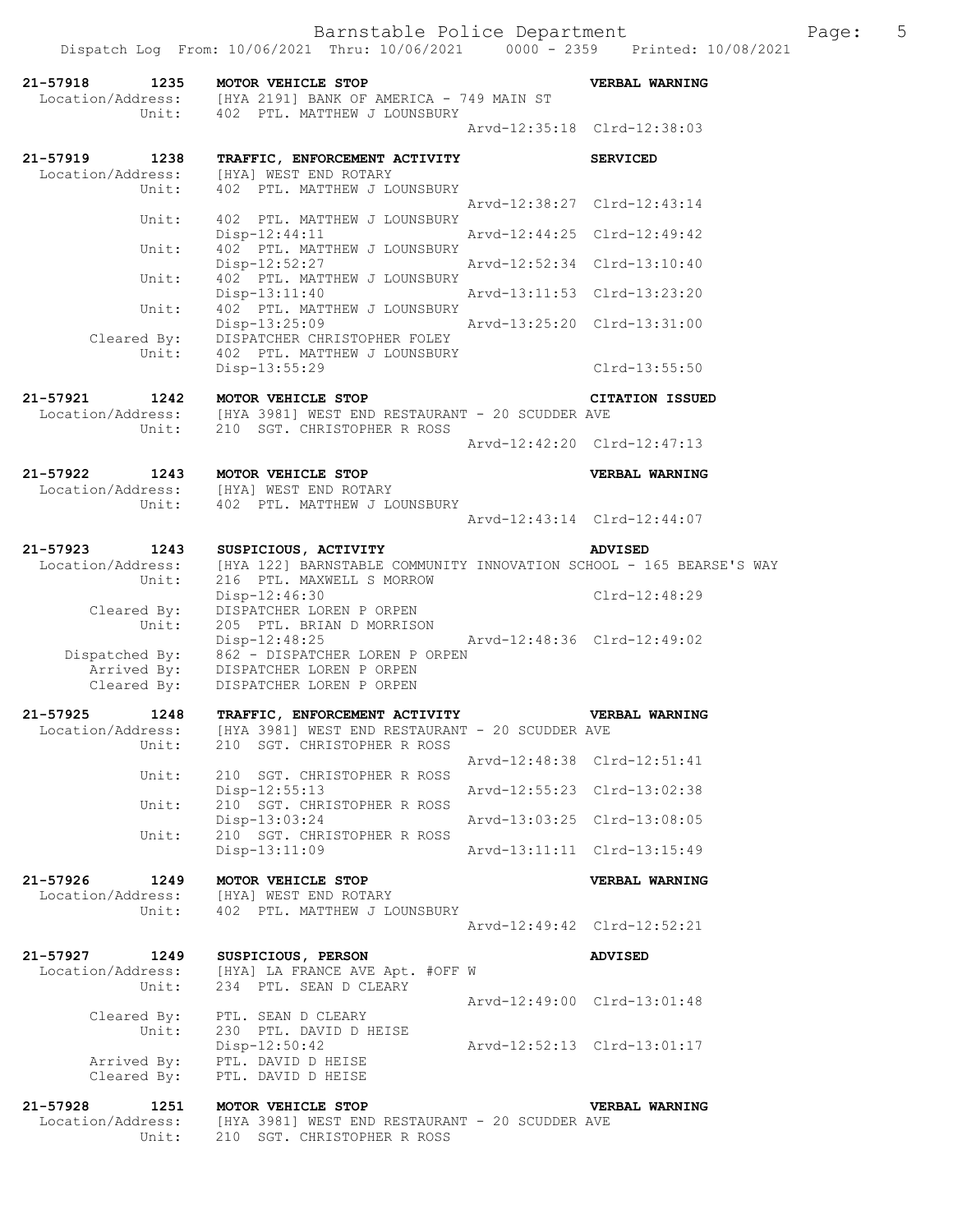Barnstable Police Department Fage: 6 Dispatch Log From: 10/06/2021 Thru: 10/06/2021 0000 - 2359 Printed: 10/08/2021 Arvd-12:51:41 Clrd-12:55:09 **21-57930 1255 ALARM, RESIDENTIAL SERVICED**  Location/Address: [HYA 3402] KLAMAN, BARBARA - 231 FIFTH AVE Unit: 216 PTL. MAXWELL S MORROW Disp-12:56:27 Clrd-12:56:43 Unit: 223 PTL. KEVIN R MCNAMARA Disp-12:56:40 Arvd-13:01:50 Clrd-13:07:56 Arrived By: PTL. KEVIN R MCNAMARA Cleared By: PTL. KEVIN R MCNAMARA **21-57931 1256 ACCIDENT, PROPERTY DAMAGE CITATION ISSUED**  Location/Address: [COT 665] GATEWAY CHRISTIAN CENTER - 4966 FALMOUTH RD RTE 28<br>Unit: 225 PTL. CHRISTOPHER J LOBIANCO 225 PTL. CHRISTOPHER J LOBIANCO<br>Disp-13:00:20 Disp-13:00:20 Clrd-13:00:55 Cleared By: PTL. WANESSA M PIZAIA Unit: 225 PTL. CHRISTOPHER J LOBIANCO Disp-13:01:23 Clrd-13:32:41 Dispatched By: 311 - PTL. WANESSA M PIZAIA Cleared By: PTL. CHRISTOPHER J LOBIANCO **21-57932 1256 SUSPICIOUS, ACTIVITY ADVISED**  Location/Address: [CEN] 44 HI-ONA HILL **21-57934 1259 PROPERTY, FOUND SERVICED**  [HYA 103] BARNSTABLE MUNICIPAL AIRPORT - TERMINAL - 480 BARNSTABLE RD Unit: 214 PTL. DENNIS M NOONAN Arvd-12:59:00 Clrd-13:18:42 **21-57933 1302 MOTOR VEHICLE STOP VERBAL WARNING**  Location/Address: [HYA 3981] WEST END RESTAURANT - 20 SCUDDER AVE Unit: 210 SGT. CHRISTOPHER R ROSS Arvd-13:02:38 Clrd-13:03:12 **21-57935 1307 MOTOR VEHICLE STOP VERBAL WARNING**  Location/Address: [HYA 3981] WEST END RESTAURANT - 20 SCUDDER AVE Unit: 210 SGT. CHRISTOPHER R ROSS Arvd-13:08:05 Clrd-13:10:55 **21-57936 1308 MOTOR VEHICLE STOP VERBAL WARNING**  Location/Address: [HYA 3981] WEST END RESTAURANT - 20 SCUDDER AVE Unit: 216 PTL. MAXWELL S MORROW Arvd-13:08:55 Clrd-13:11:49 **21-57937 1310 MOTOR VEHICLE STOP VERBAL WARNING**  Location/Address: [HYA] WEST END ROTARY Unit: 402 PTL. MATTHEW J LOUNSBURY Arvd-13:10:40 Clrd-13:11:36 **21-57938 1311 MOTOR VEHICLE STOP ADVISED**  Location/Address: [HYA 3981] WEST END RESTAURANT - 20 SCUDDER AVE Unit: 202 LT. MICHAEL J CLARK Arvd-13:11:52 Clrd-14:16:00 Unit: 216 PTL. MAXWELL S MORROW Disp-13:32:03 Arvd-13:32:05 Clrd-13:53:53 Dispatched By: 862 - DISPATCHER LOREN P ORPEN Arrived By: DISPATCHER LOREN P ORPEN Cleared By: PTL. MAXWELL S MORROW **21-57939 1311 E911, ABANDONED CALL UNFOUNDED**  Location/Address: [HYA] 65 SOUTH ST<br>Unit: 223 PTL. KEVIN R MCN 223 PTL. KEVIN R MCNAMARA<br>Disp-13:12:17 Disp-13:12:17 Arvd-13:14:28 Clrd-13:24:57 Arrived By: PTL. KEVIN R MCNAMARA Cleared By: PTL. KEVIN R MCNAMARA

**21-57941 1315 MOTOR VEHICLE STOP VERBAL WARNING**  Location/Address: [HYA 3981] WEST END RESTAURANT - 20 SCUDDER AVE Unit: 216 PTL. MAXWELL S MORROW Arvd-13:15:09 Clrd-13:16:07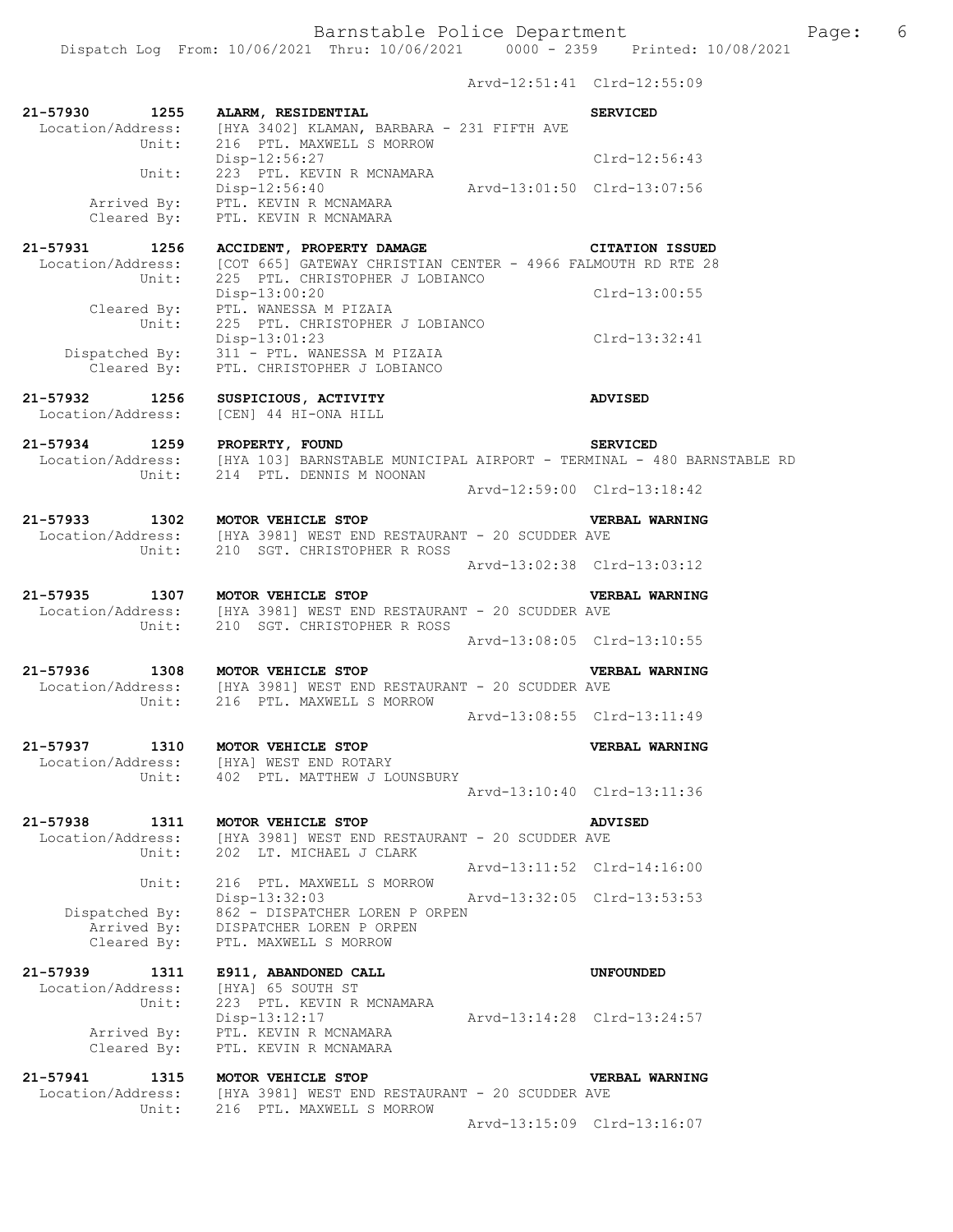|                                        | Dispatch Log From: 10/06/2021 Thru: 10/06/2021 0000 - 2359 Printed: 10/08/2021                                                                                                                        |                             |                                                            |
|----------------------------------------|-------------------------------------------------------------------------------------------------------------------------------------------------------------------------------------------------------|-----------------------------|------------------------------------------------------------|
|                                        | 21-57942 1321 MOTOR VEHICLE STOP<br>Location/Address: [HYA 3981] WEST END RESTAURANT - 20 SCUDDER AVE Unit: 216 PTL. MAXWELL S MORROW                                                                 |                             | <b>VERBAL WARNING</b>                                      |
|                                        |                                                                                                                                                                                                       | Arvd-13:21:15 Clrd-13:24:38 |                                                            |
|                                        | 21-57943 1323 MOTOR VEHICLE STOP<br>Location/Address: [HYA] WEST END ROTARY<br>Unit: 402 PTL. MATTHEW J LOUNSBURY                                                                                     |                             | <b>VERBAL WARNING</b>                                      |
|                                        |                                                                                                                                                                                                       | Arvd-13:23:20 Clrd-13:25:05 |                                                            |
|                                        | 21-57944 1331 MOTOR VEHICLE STOP COMPLAINT/SUMMONS<br>Location/Address: [HYA] 156 SCUDDER AVE @ 4 SYLVAN DR<br>Unit: 402 PTL. MATTHEW J LOUNSBURY                                                     |                             |                                                            |
|                                        | Cleared By: PTL. MATTHEW J LOUNSBURY<br>Refer To Summons: 21-1671-AR<br>Summons: BOARDMAN, LAUREN R<br>Address: 885 STATE HWY Apt. #D EASTHAM, MA<br>Age: 39<br>Charges: INSPECTION/STICKER, NO       | Arvd-13:31:00 Clrd-13:55:09 |                                                            |
|                                        | LICENSE SUSPENDED, OP MV WITH                                                                                                                                                                         |                             |                                                            |
|                                        | 21-57948 1359 MOTOR VEHICLE STOP<br>Location/Address: [HYA 2298] STRUCTURES & GROUNDS / DPW - 800 PITCHER'S WAY<br>Unit: 223 PTL. KEVIN R MCNAMARA                                                    |                             | <b>VERBAL WARNING</b>                                      |
|                                        | Cleared By: PTL. KEVIN R MCNAMARA<br>Unit: 402 PTL. MATTHEW J LOUNSBURY                                                                                                                               | Arvd-13:59:00 Clrd-14:04:13 |                                                            |
|                                        | $\begin{tabular}{lllll} \bf \texttt{Disp-14:01:28} & \tt \texttt{Arvd-14:01:33} & \tt \texttt{C1rd-14:05:00} \\ \bf \texttt{Cleared By:} & \tt \texttt{PTL. MATTHEW J LOUNSBURY} & \tt \end{tabular}$ |                             |                                                            |
|                                        | 21-57950 1416 MOTOR VEHICLE STOP<br>Location/Address: [HYA 3981] WEST END RESTAURANT - 20 SCUDDER AVE Unit: 202 LT. MICHAEL J CLARK                                                                   |                             | ADVISED                                                    |
|                                        |                                                                                                                                                                                                       | Arvd-14:16:00 Clrd-14:20:12 |                                                            |
|                                        | 21-57951 1420 MOTOR VEHICLE STOP<br>Location/Address: [HYA 3981] WEST END RESTAURANT - 20 SCUDDER AVE Unit: 202 LT. MICHAEL J CLARK                                                                   |                             | <b>ADVISED</b>                                             |
|                                        |                                                                                                                                                                                                       | Arvd-14:20:00 Clrd-14:22:20 |                                                            |
| 21-57952                               | 1421 MOTOR VEHICLE STOP<br>Location/Address: [HYA] 4 OCEAN ST @ 331 MAIN ST<br>Unit: 216 PTL. MAXWELL S MORROW                                                                                        |                             | <b>VERBAL WARNING</b>                                      |
|                                        | Cleared By: PTL. MAXWELL S MORROW                                                                                                                                                                     |                             | Arvd-14:21:00 Clrd-14:25:27                                |
| 21-57954<br>Location/Address:<br>Unit: | 1427 FOLLOWUP PREV CASE<br>[HYA 592] RESORT & CONFERENCE CENTER AT HYANNIS - 35 SCUDDER AVE<br>337 PTL. DANIELLE S ST. PETER                                                                          |                             | <b>SERVICED</b>                                            |
| Unit:                                  | 240 SGT. MARK BUTLER<br>Disp-15:35:27                                                                                                                                                                 |                             | Arvd-14:27:10 Clrd-15:40:34<br>Arvd-15:36:43 Clrd-15:38:10 |
| Dispatched By:<br>Cleared By:          | 241 - SGT. MARK BUTLER<br>patched By: 241 - SGT. MARK E<br>Arrived By: SGT. MARK BUTLER<br>DISPATCHER CHRISTOPHER FOLEY                                                                               |                             |                                                            |
| 21-57961<br>1430<br>Location/Address:  | TRAFFIC, CONTROL<br>[HYA 120] BARNSTABLE INTERMEDIATE SCHOOL - 895 FALMOUTH RD RTE 28                                                                                                                 |                             | <b>SERVICED</b>                                            |
| 21-57957<br>1444                       | ASSIST, WELL BEING                                                                                                                                                                                    |                             | <b>SERVICED</b>                                            |
| Location/Address:<br>Unit:             | [HYA 2612] 210 YARMOUTH RD<br>223 PTL. KEVIN R MCNAMARA<br>Disp-14:45:29                                                                                                                              |                             | Arvd-14:47:35 Clrd-15:34:22                                |
| Arrived By:<br>Unit:                   | PTL. KEVIN R MCNAMARA<br>234 PTL. SEAN D CLEARY                                                                                                                                                       |                             |                                                            |
|                                        | $Disp-14:45:35$                                                                                                                                                                                       |                             | Arvd-14:46:53 Clrd-14:59:15                                |

 Arrived By: PTL. SEAN D CLEARY Cleared By: PTL. SEAN D CLEARY

Refer To Arrest: 21-1672-AR

Barnstable Police Department Fage: 7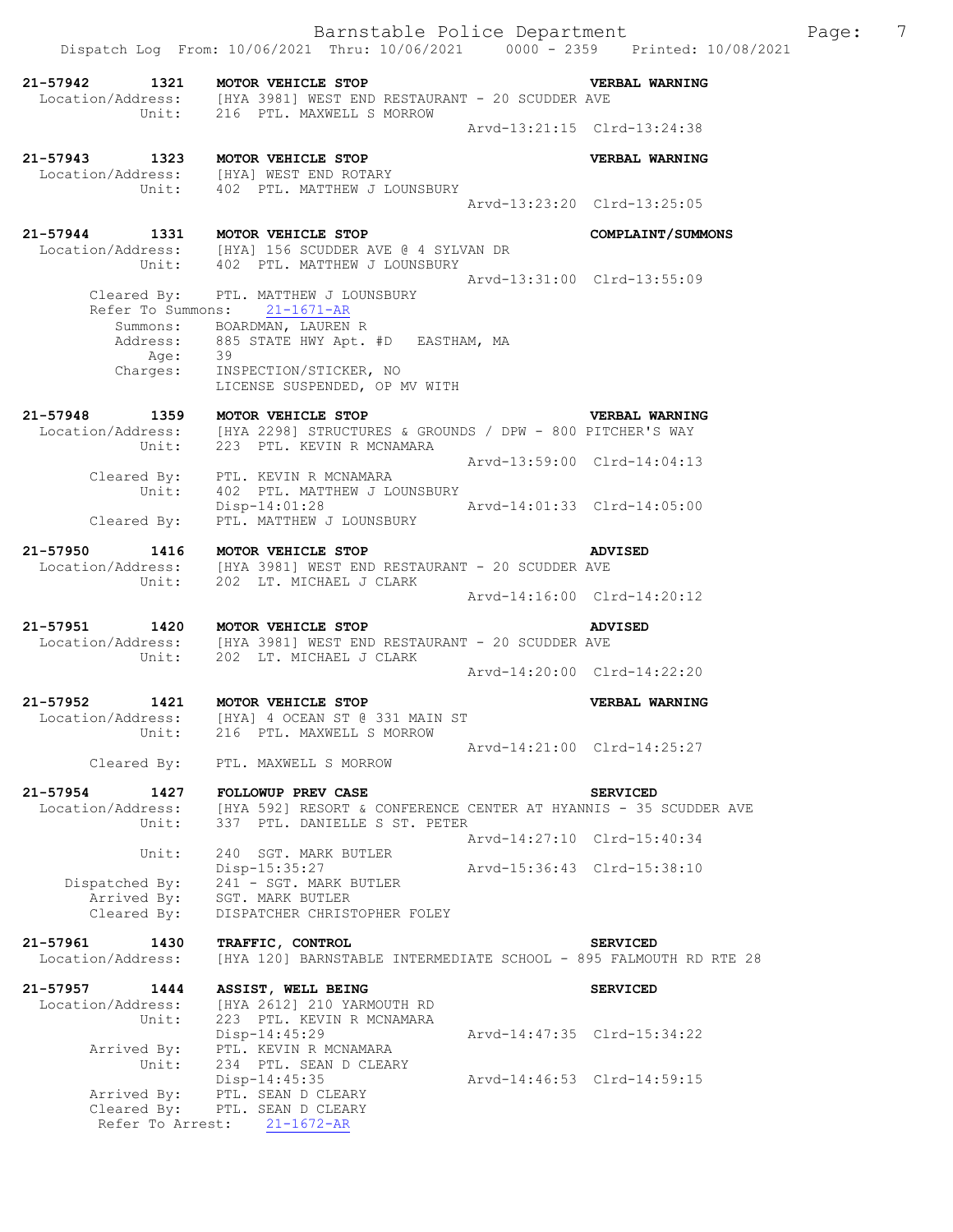|                                           | Barnstable Police Department<br>Dispatch Log From: 10/06/2021 Thru: 10/06/2021 0000 - 2359 Printed: 10/08/2021                              |                             |                             |
|-------------------------------------------|---------------------------------------------------------------------------------------------------------------------------------------------|-----------------------------|-----------------------------|
|                                           | Arrest: ST. CYR, ERIC A<br>Address: HOMELESS HYANNIS, MA<br>Age: 36                                                                         |                             |                             |
|                                           | Charges: INCAPACITATED PERSONS, ASSISTANCE TO FACILITY OR PROTECTIVE CUSTODY                                                                |                             |                             |
| Location/Address:                         | 21-57958 1449 E911, ABANDONED CALL<br>[HYA] CLINICAL MANAGERS - 35 WINTER ST                                                                |                             | <b>SERVICED</b>             |
| 1453<br>21-57962                          | MOTOR VEHICLE STOP                                                                                                                          |                             | <b>CITATION ISSUED</b>      |
|                                           | Location/Address: [MAR] 1300 OSTERVILLE W BARNSTABLE RD @ 358 RACE LN Unit: 225 PTL. CHRISTOPHER J LOBIANCO                                 |                             |                             |
|                                           | Cleared By: PTL. CHRISTOPHER J LOBIANCO                                                                                                     |                             | Arvd-14:53:00 Clrd-14:56:42 |
| 21-57963<br>1459                          | DISTURBANCE, FIGHT                                                                                                                          |                             | <b>SERVICED</b>             |
| Unit:                                     | Location/Address: [HYA 120] BARNSTABLE INTERMEDIATE SCHOOL - 895 FALMOUTH RD RTE 28<br>230 PTL. DAVID D HEISE                               |                             |                             |
| Unit:                                     | $Disp-15:00:24$<br>234 PTL. SEAN D CLEARY                                                                                                   | Arvd-15:02:45 Clrd-15:07:33 |                             |
|                                           | Disp-15:00:31<br>Arrived By: PTL. SEAN D CLEARY                                                                                             | Arvd-15:06:55 Clrd-15:07:30 |                             |
| Unit:                                     | 215 PTL. CORBIN J FRIES                                                                                                                     | Arvd-15:01:40 Clrd-15:04:24 |                             |
| Unit:                                     | Dispatched By: 287 - PTL. CORBIN J FRIES<br>Arrived By: PTL. CORBIN J FRIES<br>Cleared By: PTL. CORBIN J FRIES<br>216 PTL. MAXWELL S MORROW |                             |                             |
|                                           | Dispatched By: 288 - PTL. MAXWELL S MORROW<br>Arrived By: PTL. MAXWELL S MORROW<br>Cleared By: PTL. MAXWELL S MORROW                        |                             | Arvd-15:02:23 Clrd-15:04:16 |
| 21-58169 1500 ADOPT A SCHOOL              | Location/Address: [HYA 122] BARNSTABLE COMMUNITY INNOVATION SCHOOL - 165 BEARSE'S WAY                                                       |                             | <b>SERVICED</b>             |
| 21-57964 1514 MOTOR VEHICLE STOP<br>Unit: | Location/Address: [CEN] 25 SAIL A WAY @ 450 PHINNEY'S LN<br>210 SGT. CHRISTOPHER R ROSS                                                     |                             | <b>VERBAL WARNING</b>       |
|                                           | Cleared By: SGT. CHRISTOPHER R ROSS                                                                                                         |                             | Arvd-15:14:00 Clrd-15:16:40 |
| 21-57965<br>1532                          | SUSPICIOUS, ACTIVITY                                                                                                                        |                             | Merge: 21-57966 By: 862     |
| Location/Address:                         | [HYA 1] VETERANS BEACH - 480 OCEAN ST                                                                                                       |                             |                             |
| 21-57966<br>1533<br>Location/Address:     | SUSPICIOUS, ACTIVITY<br>[HYA 1] VETERANS BEACH - 480 OCEAN ST                                                                               |                             | COMPLAINT/SUMMONS           |
| Unit:                                     | 223 PTL. KEVIN R MCNAMARA                                                                                                                   |                             |                             |
|                                           | Disp-15:34:34                                                                                                                               |                             | Arvd-15:38:42 Clrd-16:24:58 |
| Arrived By:<br>Cleared By:<br>Unit:       | PTL. KEVIN R MCNAMARA<br>DISPATCHER JORDAN T SHAIRS<br>234 PTL. SEAN D CLEARY                                                               |                             |                             |
| Arrived By:                               | Disp-15:34:41<br>PTL. SEAN D CLEARY                                                                                                         |                             | Arvd-15:37:52 Clrd-16:03:04 |
| Cleared By:<br>Unit:                      | PTL. SEAN D CLEARY<br>230 PTL. DAVID D HEISE                                                                                                |                             |                             |
| Arrived By:<br>Cleared By:                | Disp-15:34:57<br>DISPATCHER LOREN P ORPEN<br>PTL. DAVID D HEISE                                                                             |                             | Arvd-15:38:18 Clrd-16:00:39 |
| Unit:<br>Arrived By:<br>Cleared By:       | 210 SGT. CHRISTOPHER R ROSS<br>Disp-15:35:06<br>SGT. CHRISTOPHER R ROSS<br>SGT. CHRISTOPHER R ROSS                                          |                             | Arvd-15:38:01 Clrd-16:02:44 |
| Unit:<br>Cleared By:<br>Unit:             | 240 SGT. MARK BUTLER<br>Disp-15:38:16<br>SGT. MARK BUTLER<br>240 SGT. MARK BUTLER                                                           |                             | Arvd-15:38:20 Clrd-15:59:34 |

Page: 8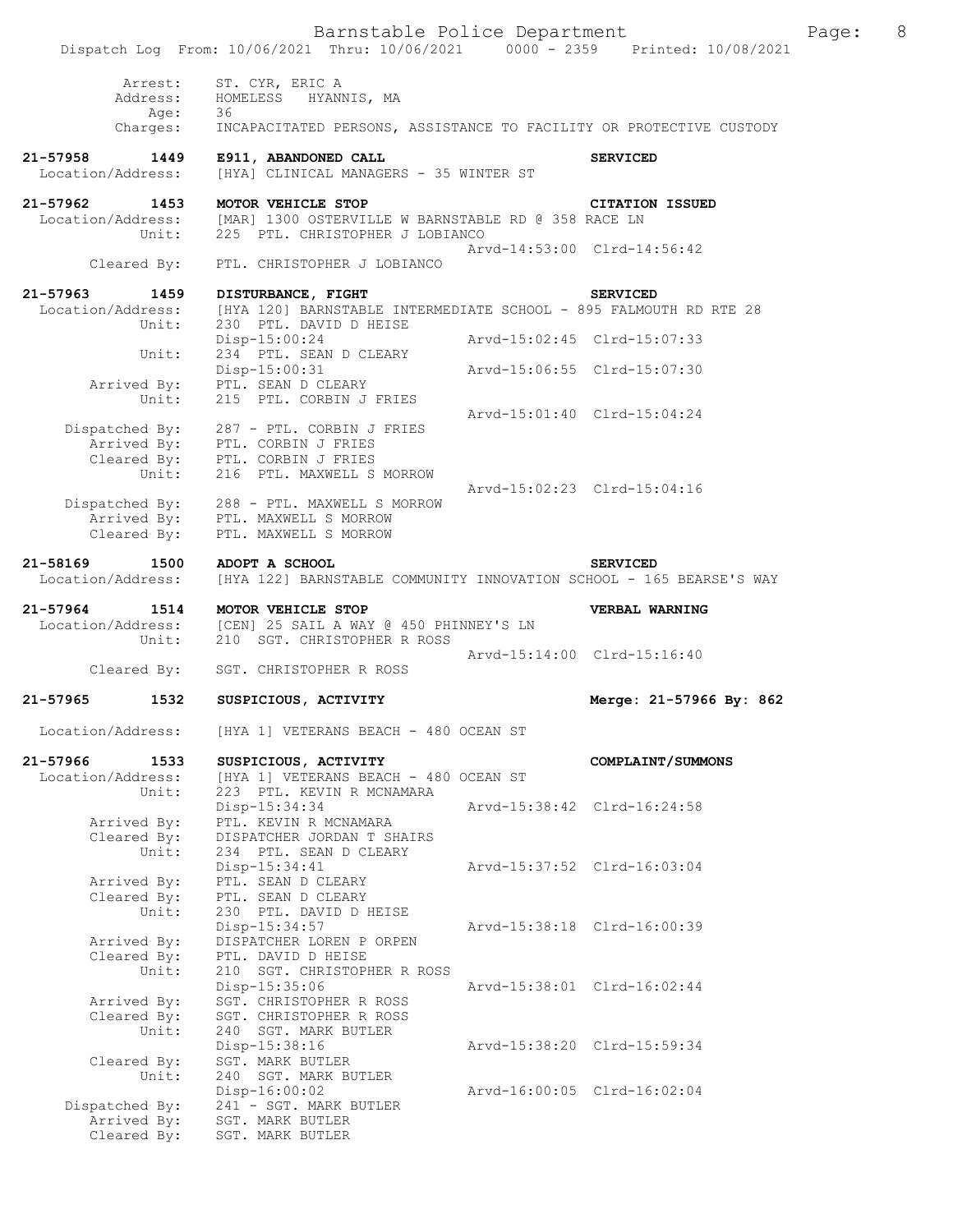Refer To Arrest: 21-1673-AR

| 21-57967 1542                      | ASSIST, WELL BEING                                                                                              |                             | <b>SERVICED</b>    |
|------------------------------------|-----------------------------------------------------------------------------------------------------------------|-----------------------------|--------------------|
| Location/Address:<br>Unit:         | [CEN] 730 STRAWBERRY HILL RD @ 1096 FALMOUTH RD RTE 28<br>215 PTL. CORBIN J FRIES                               |                             |                    |
| Arrived By:                        | $Disp-15:44:44$<br>PTL. CORBIN J FRIES                                                                          | Arvd-15:53:38 Clrd-15:59:19 |                    |
| Cleared By:                        | DISPATCHER JORDAN T SHAIRS                                                                                      |                             |                    |
| 21-57968 1556                      | WARRANT, ATTEMPT                                                                                                |                             | <b>ARREST MADE</b> |
| Location/Address:                  | [MAR] 117 HUCKLEBERRY LN                                                                                        |                             |                    |
| Unit:                              | 213 PTL. MARK S MCWILLIAMS                                                                                      |                             |                    |
|                                    | Disp-15:57:53<br>Arrived By: PTL. MARK S MCWILLIAMS                                                             | Arvd-16:15:41 Clrd-17:29:55 |                    |
|                                    | Cleared By: DISPATCHER JORDAN T SHAIRS                                                                          |                             |                    |
|                                    | Refer To Arrest: 21-1674-AR                                                                                     |                             |                    |
|                                    | Arrest: MACFARLANE, RYAN MICHAEL                                                                                |                             |                    |
| Address:                           | 117 HUCKLEBERRY LN MARSTONS MILLS, MA                                                                           |                             |                    |
| Age:<br>Charges:                   | 22<br>WARRANT, STRAIGHT - DOCKET #2125CR001790                                                                  |                             |                    |
|                                    | WARRANT, DEFAULT - DOCKET #2025CR001842                                                                         |                             |                    |
| 21-57970 1620                      |                                                                                                                 |                             | <b>SERVICED</b>    |
| Location/Address:                  | ASSIST, WELL BEING<br>[CEN] 53 HUCKINS NECK RD @ 4 COTTONWOOD LN<br>236 PTL JACOB M WILLET                      |                             |                    |
| Unit:                              | 236 PTL. JACOB M WHITE                                                                                          |                             |                    |
|                                    | Disp-16:22:18                                                                                                   | Arvd-16:26:45 Clrd-16:35:30 |                    |
| Arrived By:                        | PTL. JACOB M WHITE                                                                                              |                             |                    |
| Cleared By:<br>Unit:               | PTL. JACOB M WHITE<br>214 PTL. BRUCE E MARNEY                                                                   |                             |                    |
|                                    | Disp-16:25:29 Enrt-16:25:29 Arvd-16:26:32 Clrd-16:30:22                                                         |                             |                    |
|                                    | Dispatched By: 285 - PTL. BRUCE E MARNEY                                                                        |                             |                    |
|                                    | Enroute By: PTL. BRUCE E MARNEY                                                                                 |                             |                    |
|                                    | Arrived By: PTL. BRUCE E MARNEY                                                                                 |                             |                    |
| Cleared By:                        | PTL. BRUCE E MARNEY                                                                                             |                             |                    |
| 21-57971 1628                      | MOTOR VEHICLE STOP                                                                                              |                             | VERBAL WARNING     |
|                                    | Location/Address: [MAR 1] MARSTONS MILLS ELEMENTARY SCHOOL - 2095 MAIN ST<br>Unit: 238 PTL. NICHOLAS P ATCHESON |                             |                    |
|                                    | Cleared By: PTL. NICHOLAS P ATCHESON                                                                            | Arvd-16:28:00 Clrd-16:34:30 |                    |
| 21-57972 1634                      | HOMELESS CAMP CHECK - CIU                                                                                       |                             | <b>SERVICED</b>    |
| Location/Address:                  | [HYA 3082] CARPET BARN CARPET ONE FLOOR & HOME - 30 ENTERPRISE RD                                               |                             |                    |
| Unit:                              | 240 SGT. MARK BUTLER                                                                                            |                             |                    |
|                                    | Disp-16:35:10                                                                                                   | Arvd-16:35:16 Clrd-16:47:30 |                    |
| 21-57974 1644                      | SUSPICIOUS, ACTIVITY                                                                                            |                             | ADVISED            |
| Location/Address:                  | [HYA 124] BARNSTABLE POLICE DEPARTMENT - 1200 PHINNEY'S LN                                                      |                             |                    |
| 21-57976 1653                      | ACCIDENT, PROPERTY DAMAGE                                                                                       |                             | <b>ADVISED</b>     |
|                                    | Location/Address: [MAR 7] WINDMILL SQUARE - 3821 FALMOUTH RD RTE 28                                             |                             |                    |
| Unit:                              | 238 PTL. NICHOLAS P ATCHESON                                                                                    |                             |                    |
|                                    | $Disp-16:54:19$                                                                                                 | Arvd-16:59:27 Clrd-17:15:34 |                    |
|                                    | Arrived By: PTL. NICHOLAS P ATCHESON<br>Cleared By: PTL. NICHOLAS P ATCHESON                                    |                             |                    |
|                                    |                                                                                                                 |                             |                    |
| 21-57977 1703                      | HOMELESS CAMP CHECK - CIU                                                                                       |                             | <b>SERVICED</b>    |
| Location/Address:                  | [HYA 241] ROCKLAND TRUST *INACTIVE* - 442 MAIN ST                                                               |                             |                    |
| Unit:                              | 240 SGT. MARK BUTLER                                                                                            | Arvd-17:03:00 Clrd-18:40:10 |                    |
|                                    |                                                                                                                 |                             |                    |
| 21-57980 1705                      | PROPERTY, LOST                                                                                                  |                             | <b>ADVISED</b>     |
| Location/Address:                  | [MAR] 88 HOLDER LN                                                                                              |                             |                    |
|                                    |                                                                                                                 |                             |                    |
| 21-57984 1721<br>Location/Address: | FRAUD/FORG, FORGERY<br>[CEN 580] CENTERVILLE PUBLIC LIBRARY - 585 MAIN ST                                       |                             | <b>SERVICED</b>    |
|                                    |                                                                                                                 |                             |                    |
| 21-57986 1731                      | MOTOR VEHICLE STOP                                                                                              |                             | VERBAL WARNING     |
| Location/Address:                  | [CEN 17] RTE 28 CONVENIENCE - 1675 FALMOUTH RD RTE 28                                                           |                             |                    |
| Unit:                              | 236 PTL. JACOB M WHITE                                                                                          |                             |                    |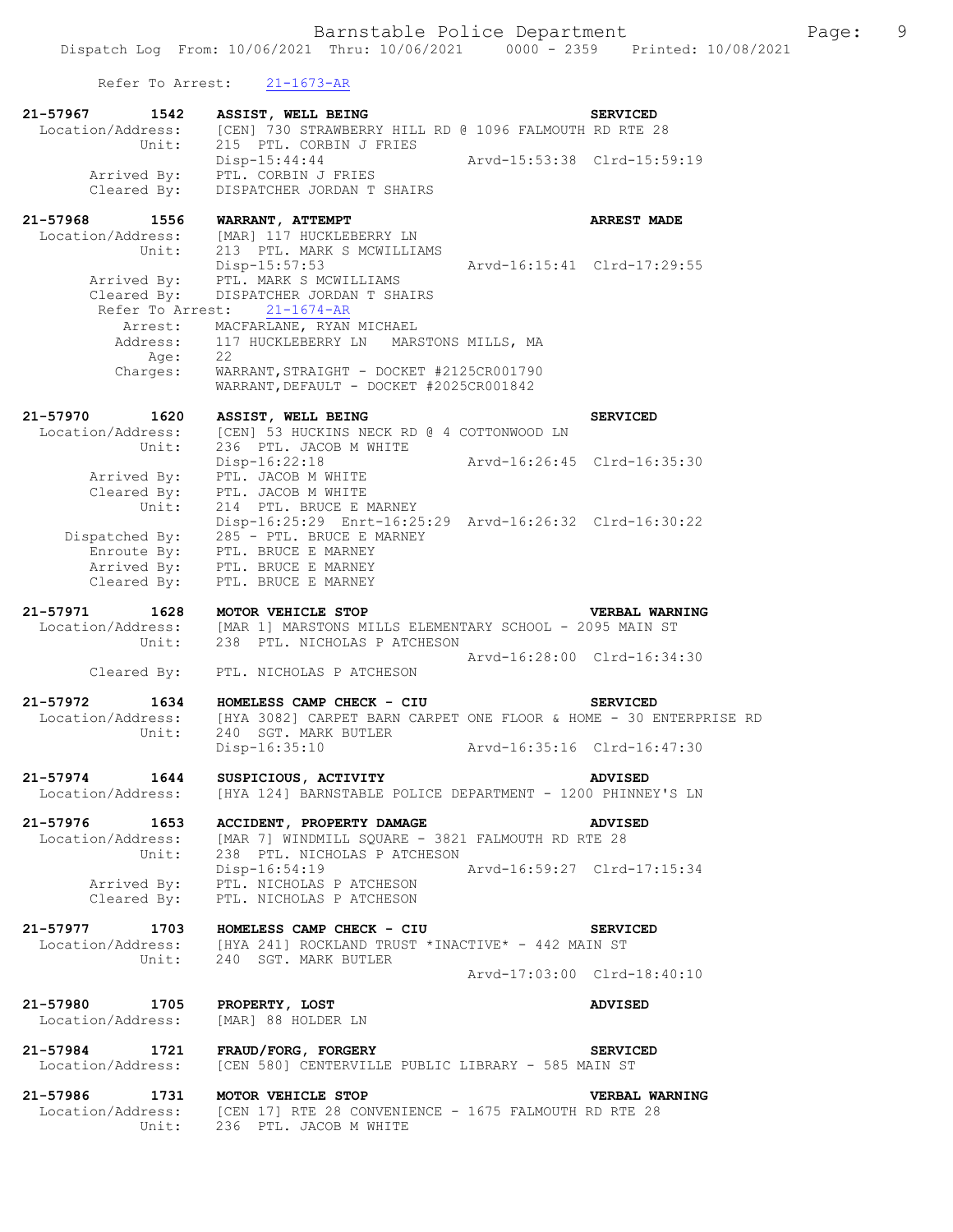Arvd-17:31:00 Clrd-17:32:44 Cleared By: PTL. JACOB M WHITE **21-57989 1740 ALARM, RESIDENTIAL SERVICED**  Location/Address: [COT 695] PARKE JR., JOHN L - 294 SANTUIT RD Unit: 238 PTL. NICHOLAS P ATCHESON<br>Disp-17:41:58 A Disp-17:41:58 Arvd-17:51:03 Clrd-17:54:04 Arrived By: PTL. NICHOLAS P ATCHESON Cleared By: PTL. NICHOLAS P ATCHESON **21-57990 1746 LARCENY, SHOPLIFTING REPORT TAKEN**  Location/Address: [HYA 4097] TARGET - 793 IYANNOUGH RD RTE 132 Unit: 215 PTL. CORBIN J FRIES Disp-17:47:57 Arvd-17:54:42 Clrd-19:43:56 Arrived By: PTL. CORBIN J FRIES Cleared By: PTL. CORBIN J FRIES Refer To Incident: 21-2011-OF **21-57991 1747 FRAUD/FORG, FRAUD ADVISED**  Location/Address: [HYA 124] BARNSTABLE POLICE DEPARTMENT - 1200 PHINNEY'S LN **21-57993 1810 ASSIST, CIVIL ADVISED**  Location/Address: [HYA 2838] GOMES, BARBARA L - 88 COMPASS CIR **21-57994 1811 ASSIST, WELL BEING SERVICED**  Location/Address: [HYA 124] BARNSTABLE POLICE DEPARTMENT - 1200 PHINNEY'S LN **21-57997 1832 SUSPICIOUS, ACTIVITY SERVICED**  Location/Address: [HYA] 43 UNCLE WILLIES WAY Unit: 214 PTL. BRUCE E MARNEY Disp-18:36:40 Arvd-18:46:30 Clrd-18:53:09 Arrived By: PTL. BRUCE E MARNEY Cleared By: DISPATCHER JORDAN T SHAIRS **21-57998 1836 ASSIST, WELL BEING SERVICED**  Location/Address: [HYA] 75 SEABROOK RD Unit: 229 PTL. DAVID E FOLEY Disp-19:04:32 Arvd-19:15:44 Clrd-19:22:21 Arrived By: PTL. DAVID E FOLEY Cleared By: DISPATCHER ALLYSSA MEDEIROS **21-57999 1840 FOLLOWUP PREV CASE REPORT TAKEN**  Location/Address: [HYA 124] BARNSTABLE POLICE DEPARTMENT - 1200 PHINNEY'S LN Unit: 240 SGT. MARK BUTLER Arvd-18:40:00 Clrd-18:47:21 Refer To Incident: 21-2013-OF **21-58002 1849 ASSIST SERVICED**  Location/Address: [HYA] 65 SOUTH ST Unit: 252 PTL. JEFFREY JACKSON Disp-18:59:44 Arvd-19:06:21 Clrd-19:18:10 Arrived By: PTL. JEFFREY JACKSON Cleared By: PTL. JEFFREY JACKSON **21-58001 1850 HARASSMENT, UNWANTED SERVICED**  Location/Address: [HYA 171] DOCKSIDE RESTAURANT - 110 SCHOOL ST Unit: 229 PTL. DAVID E FOLEY Disp-18:51:30 Arvd-18:55:36 Clrd-19:01:13 Arrived By: PTL. DAVID E FOLEY Cleared By: PTL. DAVID E FOLEY Unit: 252 PTL. JEFFREY JACKSON Disp-18:51:33 Clrd-18:59:34 Cleared By: DISPATCHER ALLYSSA MEDEIROS **21-58004 1902 ALARM, COMMERCIAL ALARM - FALSE**  [BAR 73] HYANNIS GOLF CLUB - PRO SHOP & CART BLDG - 1840 IYANNOUGH RD RTE 132 Unit: 252 PTL. JEFFREY JACKSON Disp-19:24:59 Arvd-19:31:57 Clrd-19:46:18 Arrived By: PTL. JEFFREY JACKSON<br>Cleared By: DISPATCHER NATALIA B

DISPATCHER NATALIA B CATTABRIGA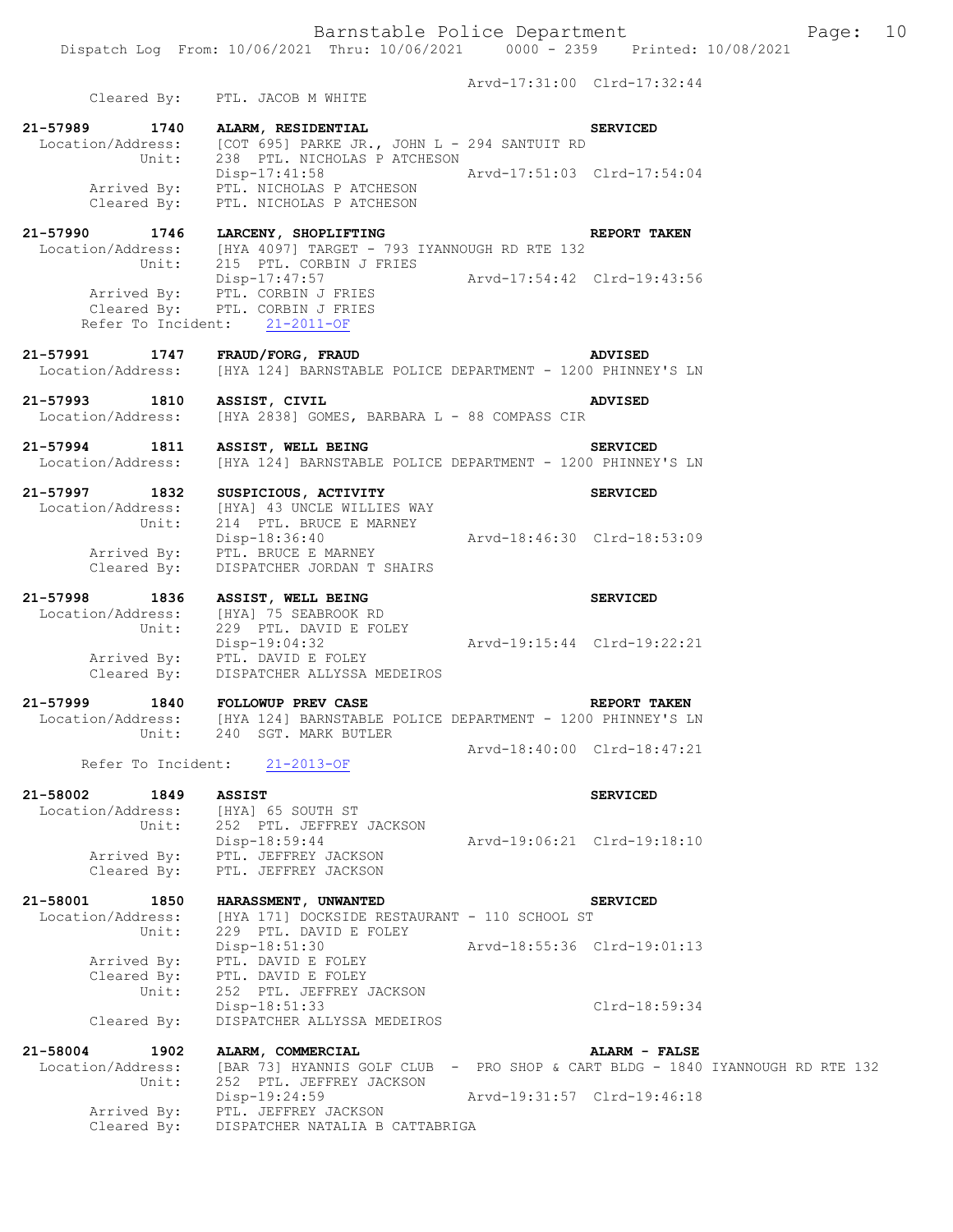| 21-58005 1902<br>Location/Address:                             | DISTURBANCE, NOISE<br>[HYA 1297] FIGALKOWSKI, PAUL R - 147 SPRING ST                                                                      | <b>GONE ON ARRIVAL</b>      |
|----------------------------------------------------------------|-------------------------------------------------------------------------------------------------------------------------------------------|-----------------------------|
| Unit:<br>Arrived By:<br>Cleared By:                            | 229 PTL. DAVID E FOLEY<br>Disp-19:43:27<br>PTL. DAVID E FOLEY<br>PTL. DAVID E FOLEY                                                       | Arvd-19:47:56 Clrd-19:51:35 |
| 21-58006 1902<br>Location/Address:<br>Unit:                    | <b>ASSIST</b><br>[HYA 350] AMERICAS BEST VALUE INN & SUITES - 206 MAIN ST<br>229 PTL. DAVID E FOLEY                                       | <b>SERVICED</b>             |
| Cleared By:                                                    | Disp-20:00:19<br>Arrived By: PTL. DAVID E FOLEY<br>PTL. DAVID E FOLEY                                                                     | Arvd-20:06:16 Clrd-20:15:03 |
| 21-58007 1913 ASSIST<br>Location/Address:                      | [HYA 124] BARNSTABLE POLICE DEPARTMENT - 1200 PHINNEY'S LN                                                                                | <b>SERVICED</b>             |
| 21-58008 1932<br>Location/Address:                             | MOTOR VEHICLE STOP<br>[HYA 1520] MCDONALD'S - 175 NORTH ST<br>Unit: 229 PTL. DAVID E FOLEY                                                | VERBAL WARNING              |
|                                                                | Cleared By: PTL. DAVID E FOLEY                                                                                                            | Arvd-19:32:00 Clrd-19:34:08 |
| 21-58009 1938<br>Location/Address:<br>Unit:                    | PRISONER, ESCORT<br>[HYA 2802] SPEEDWAY & DUNKIN DONUTS - 317 FALMOUTH RD RTE 28<br>240 SGT. MARK BUTLER                                  | <b>SERVICED</b>             |
| Arrived By:<br>Cleared By:                                     | Disp-19:38:51<br>DISPATCHER JORDAN T SHAIRS<br>DISPATCHER JORDAN T SHAIRS                                                                 | Arvd-19:46:51 Clrd-19:46:53 |
| 21-58010 1947<br>Location/Address:<br>Unit:                    | ACCIDENT, PROPERTY DAMAGE<br>[HYA] 619 FALMOUTH RD RTE 28 @ 791 PITCHER'S WAY<br>225 PTL. KEVIN M SHAW                                    | <b>SERVICED</b>             |
| Arrived By:<br>Cleared By:                                     | Disp-19:47:33 Arvd-19:49:29 Clrd-20:04:30<br>PTL. KEVIN M SHAW<br>PTL. KEVIN M SHAW                                                       |                             |
| 21-58011 2002<br>Location/Address:<br>Unit:                    | FOLLOWUP PREV CASE<br>[BAR 125] ROTELLA, ANNE MARIE - 51 DROMOLAND LN<br>213 PTL. MARK S MCWILLIAMS                                       | <b>SERVICED</b>             |
| Arrived By:<br>Cleared By:                                     | Disp-20:05:30<br>Arvd-20:21:10 Clrd-21:07:13<br>PTL. MARK S MCWILLIAMS<br>DISPATCHER ALLYSSA MEDEIROS                                     |                             |
| Unit:<br>Dispatched By:<br>Arrived By:<br>Cleared By:          | 213 PTL. MARK S MCWILLIAMS<br>Disp-21:19:02<br>892 - DISPATCHER ALLYSSA MEDEIROS<br>PTL. MARK S MCWILLIAMS<br>PTL. MARK S MCWILLIAMS      | Arvd-21:28:57 Clrd-22:11:28 |
| 21-58013<br>2005<br>Location/Address:                          | WARRANT, ATTEMPT<br>[CEN] 1 HALYARD WAY                                                                                                   | <b>ADVISED</b>              |
| Unit:<br>Dispatched By:<br>Arrived By:<br>Cleared By:<br>Unit: | 213 PTL. MARK S MCWILLIAMS<br>Disp-21:07:19<br>892 - DISPATCHER ALLYSSA MEDEIROS<br>DISPATCHER ALLYSSA MEDEIROS<br>PTL. MARK S MCWILLIAMS | Arvd-21:07:31 Clrd-21:18:09 |
| Dispatched By:<br>Arrived By:<br>Cleared By:                   | 252 PTL. JEFFREY JACKSON<br>Disp-21:07:27<br>892 - DISPATCHER ALLYSSA MEDEIROS<br>DISPATCHER ALLYSSA MEDEIROS<br>PTL. JEFFREY JACKSON     | Arvd-21:07:34 Clrd-21:18:44 |
| 21-58014<br>2005<br>Location/Address:                          | <b>HARASSMENT</b><br>[HYA] 7 QUAKER RD Apt. #3                                                                                            | <b>ADVISED</b>              |
| Unit:<br>Arrived By:<br>Cleared By:                            | 214 PTL. BRUCE E MARNEY<br>Disp-20:09:03<br>PTL. BRUCE E MARNEY<br>PTL. BRUCE E MARNEY                                                    | Arvd-20:18:28 Clrd-20:44:10 |
| 21-58017<br>2027                                               | SUSPICIOUS, ACTIVITY                                                                                                                      | <b>SERVICED</b>             |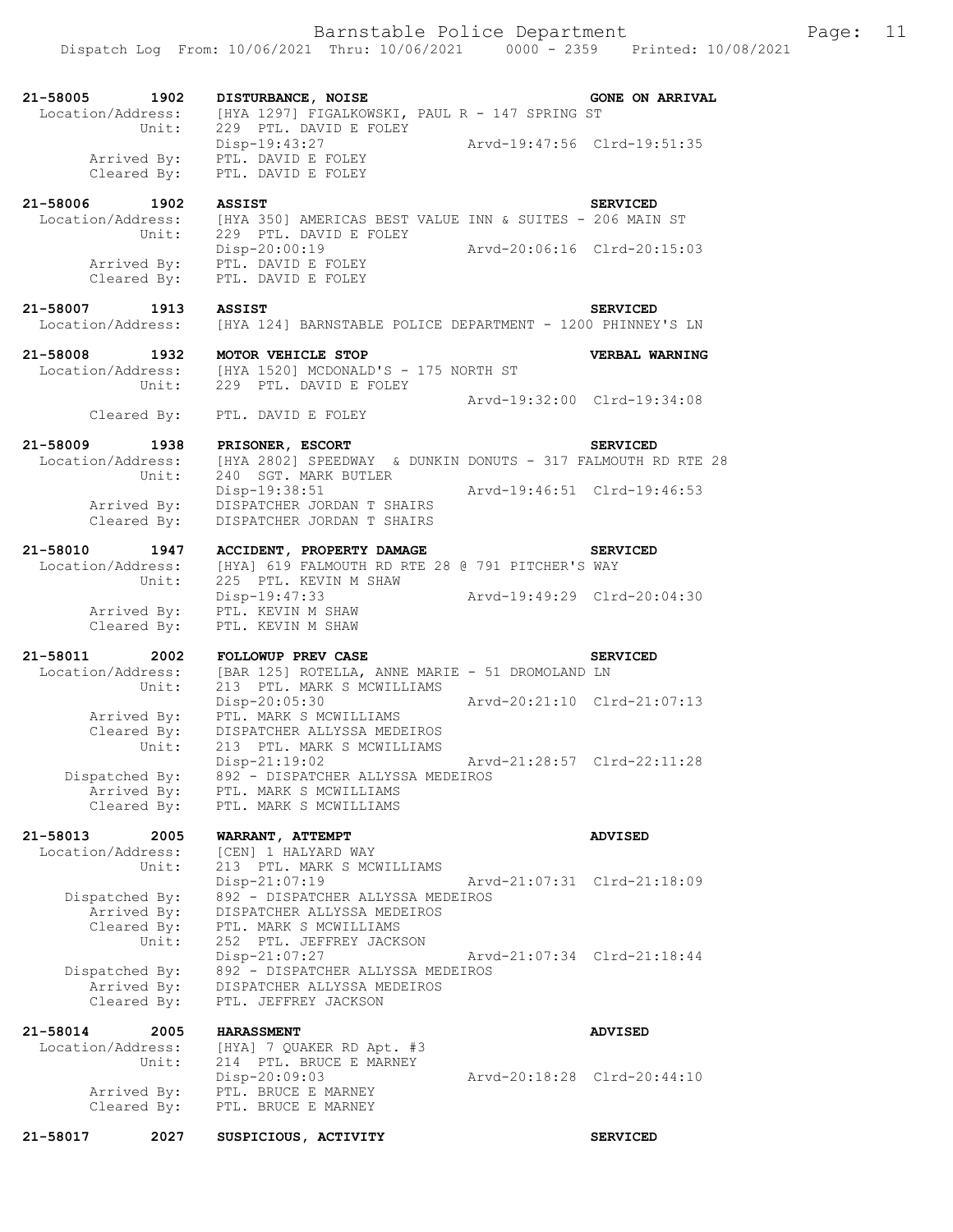Barnstable Police Department Fage: 12 Dispatch Log From: 10/06/2021 Thru: 10/06/2021 0000 - 2359 Printed: 10/08/2021 Location/Address: [HYA] 50 MEGAN RD Unit: 225 PTL. KEVIN M SHAW<br>Disp-20:27:58 Disp-20:27:58 Arvd-20:30:21 Clrd-20:54:02 Arrived By: DISPATCHER NATALIA B CATTABRIGA Cleared By: PTL. KEVIN M SHAW Unit: 229 PTL. DAVID E FOLEY Disp-20:28:01 Cleared By: PTL. DAVID E FOLEY PTL. DAVID E FOLEY **21-58019 2042 ACCIDENT, HIT & RUN SERVICED**  Location/Address: [MAR] 100 RIVER RD Unit: 238 PTL. NICHOLAS P ATCHESON Disp-20:42:48 Arvd-20:43:41 Clrd-23:59:04 Arrived By: PTL. NICHOLAS P ATCHESON Cleared By: SGT. NATHAN R ST. ONGE Unit: 236 PTL. JACOB M WHITE Disp-20:45:30 Enrt-20:45:31 Dispatched By: 305 - PTL. JACOB M WHITE Enroute By: PTL. JACOB M WHITE Unit: 236 PTL. JACOB M WHITE Arvd-20:51:00 Clrd-21:32:49 Dispatched By: 305 - PTL. JACOB M WHITE Arrived By: PTL. JACOB M WHITE Cleared By: PTL. JACOB M WHITE Refer To Arrest: 21-1675-AR Arrest: CURRAN, CATHERINE ANN Address: 100 RIVER RD MARSTONS MILLS, MA Age: 51 Charges: OUI-LIQUOR OR .08%, 2ND OFFENSE LEAVE SCENE OF PROPERTY DAMAGE NEGLIGENT OPERATION OF MOTOR VEHICLE Refer To Accident: 21-840-AC **21-58020 2046 ASSAULT REPORT TAKEN**  Location/Address: [HYA 11] HYANNIS VILLAGE GREEN - 365 MAIN ST Unit: 214 PTL. BRUCE E MARNEY Disp-20:47:43 Arvd-20:48:26 Clrd-21:02:33 Dispatched By: 867 - DISPATCHER JORDAN T SHAIRS pacched by: 007 - DISPATCHER JOR<br>Arrived By: PTL. BRUCE E MARNEY Cleared By: PTL. BRUCE E MARNEY Unit: 229 PTL. DAVID E FOLEY Disp-20:47:47 Arvd-20:48:54 Clrd-21:00:09 Dispatched By: 867 - DISPATCHER JORDAN T SHAIRS Arrived By: DISPATCHER JORDAN T SHAIRS Cleared By: PTL. DAVID E FOLEY Unit: 215 PTL. CORBIN J FRIES Disp-20:47:51 Arvd-20:58:28 Clrd-21:32:53 Dispatched By: 867 - DISPATCHER JORDAN T SHAIRS Arrived By: DISPATCHER JORDAN T SHAIRS Cleared By: DISPATCHER ALLYSSA MEDEIROS Unit: 210 SGT. THOMAS J BIRD Disp-21:00:50 Enrt-21:00:50 Arvd-21:00:53 Clrd-21:02:09 Dispatched By: 188 - SGT. THOMAS J BIRD Enroute By: SGT. THOMAS J BIRD Arrived By: SGT. THOMAS J BIRD ALLIVED BY: SGT. INOMAS O BIND<br>Cleared By: SGT. THOMAS J BIRD Refer To Incident: 21-2014-OF **21-58021 2104 MOTOR VEHICLE STOP VERBAL WARNING**  Location/Address: [HYA] 184 SOUTH ST @ 100 OCEAN ST Unit: 214 PTL. BRUCE E MARNEY Arvd-21:04:00 Clrd-21:09:33 Cleared By: PTL. BRUCE E MARNEY **21-58023 2134 MOTOR VEHICLE STOP VERBAL WARNING**  Location/Address: [HYA 2004] 500 OLD COLONY RD - HOUSING - 500 OLD COLONY RD<br>Unit: 229 PTL. DAVID E FOLEY 229 PTL. DAVID E FOLEY Arvd-21:34:00 Clrd-21:37:45 Cleared By: PTL. DAVID E FOLEY Unit: 214 PTL. BRUCE E MARNEY Arvd-21:36:17 Clrd-21:37:22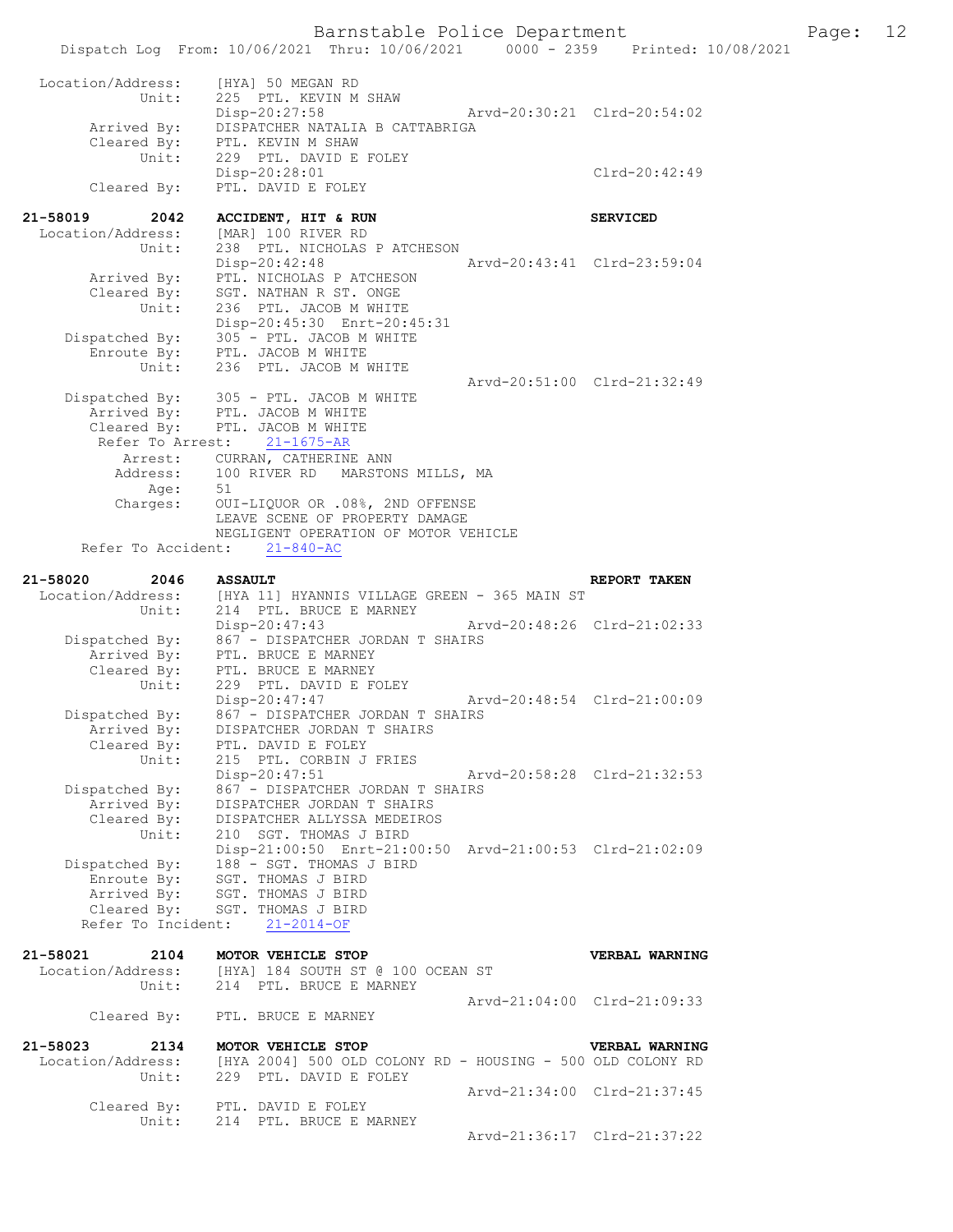|                      | Dispatch Log From: 10/06/2021 Thru: 10/06/2021 0000 - 2359 Printed: 10/08/2021                                                                        |                             |                        |
|----------------------|-------------------------------------------------------------------------------------------------------------------------------------------------------|-----------------------------|------------------------|
|                      |                                                                                                                                                       |                             |                        |
|                      | Dispatched By: 285 - PTL. BRUCE E MARNEY                                                                                                              |                             |                        |
|                      | Arrived By: PTL. BRUCE E MARNEY                                                                                                                       |                             |                        |
|                      | Cleared By: PTL. BRUCE E MARNEY                                                                                                                       |                             |                        |
| $21 - 58025$<br>2138 | <b>HARASSMENT, THREATS</b>                                                                                                                            |                             | <b>SERVICED</b>        |
|                      | Location/Address: [HYA 3486] HOMELESS NOT HOPELESS - 119 BAXTER RD                                                                                    |                             |                        |
| Unit:                | 225 PTL. KEVIN M SHAW                                                                                                                                 |                             |                        |
|                      | Disp-21:39:30                                                                                                                                         | Arvd-21:42:27 Clrd-22:17:06 |                        |
|                      |                                                                                                                                                       |                             |                        |
|                      | Dispatched By: $867 -$ DISPATCHER JORDAN T SHAIRS<br>Arrived By: PTL. KEVIN M SHAW                                                                    |                             |                        |
|                      |                                                                                                                                                       |                             |                        |
|                      | Cleared By: PTL. KEVIN M SHAW<br>214 PTL. BRUCE E MARNEY                                                                                              |                             |                        |
| $\frac{30 - 2}{10}$  |                                                                                                                                                       |                             |                        |
|                      | $Disp-21:39:33$                                                                                                                                       |                             |                        |
|                      | Dispatched By: $867 -$ DISPATCHER JORDAN T SHAIRS<br>Arrived By: PTL. BRUCE E MARNEY                                                                  |                             |                        |
|                      |                                                                                                                                                       |                             |                        |
|                      | Cleared By: DISPATCHER JORDAN T SHAIRS                                                                                                                |                             |                        |
|                      | Unit: 229 Fin.<br>Disp-21:40:07<br>Disp-21:40:07<br>229 PTL. DAVID E FOLEY                                                                            |                             |                        |
|                      |                                                                                                                                                       | Arvd-21:40:50 Clrd-22:21:25 |                        |
|                      |                                                                                                                                                       |                             |                        |
|                      | Dispatched By: $867 -$ DISPATCHER JORDAN T SHAIRS<br>Cleared By: PTL. DAVID E FOLEY                                                                   |                             |                        |
| 21-58026             | E911, ABANDONED CALL                                                                                                                                  |                             | <b>SERVICED</b>        |
| 2144                 | Location/Address: [MAR 662] DEMERJIAN, RICHARD & MARIE - 26 WEATHERVANE WAY                                                                           |                             |                        |
|                      |                                                                                                                                                       |                             |                        |
| Unit:                | 252 PTL. JEFFREY JACKSON                                                                                                                              |                             |                        |
|                      | Disp-21:46:24                                                                                                                                         | Arvd-21:56:47 Clrd-22:18:26 |                        |
|                      | Arrived By: PTL. JEFFREY JACKSON                                                                                                                      |                             |                        |
|                      | Cleared By: PTL. JEFFREY JACKSON                                                                                                                      |                             |                        |
|                      |                                                                                                                                                       |                             |                        |
| 21-58027<br>2151     | <b>DISTURBANCE</b>                                                                                                                                    |                             | REPORT TAKEN           |
|                      | $\texttt{Location/Address:} \qquad \texttt{[HYA 1417] CUMBERLAND FARMS STORE  \#2326 - 395 WEST MAN ST}\label{eq:1}$<br>Unit: 214 PTL. BRUCE E MARNEY |                             |                        |
|                      |                                                                                                                                                       |                             |                        |
|                      | Disp-21:51:55 Arvd-21:56:09 Clrd-22:40:38                                                                                                             |                             |                        |
|                      | Dispatched By: 867 - DISPATCHER JORDAN T SHAIRS                                                                                                       |                             |                        |
|                      | Arrived By: PTL. BRUCE E MARNEY                                                                                                                       |                             |                        |
|                      |                                                                                                                                                       |                             |                        |
|                      | Cleared By: PTL. BRUCE E MARNEY<br>Unit: 215 PTL. CORBIN J FRIES                                                                                      |                             |                        |
|                      | Disp-21:52:01 Arvd-21:57:11 Clrd-22:19:14                                                                                                             |                             |                        |
|                      | Disp-21:52:01 Arv<br>Dispatched By: 867 - DISPATCHER JORDAN T SHAIRS                                                                                  |                             |                        |
|                      | Arrived By: PTL. CORBIN J FRIES                                                                                                                       |                             |                        |
|                      | Cleared By: PTL. CORBIN J FRIES                                                                                                                       |                             |                        |
|                      | Refer To Incident: 21-2016-OF                                                                                                                         |                             |                        |
|                      |                                                                                                                                                       |                             |                        |
| 21-58028             | 2156 MOTOR VEHICLE STOP                                                                                                                               |                             | <b>VERBAL WARNING</b>  |
|                      | Location/Address: [HYA] 1081 FALMOUTH RD RTE 28                                                                                                       |                             |                        |
| Unit:                | 236 PTL. JACOB M WHITE                                                                                                                                |                             |                        |
|                      |                                                                                                                                                       | Arvd-21:56:00 Clrd-21:58:12 |                        |
|                      | Cleared By: PTL. JACOB M WHITE                                                                                                                        |                             |                        |
|                      |                                                                                                                                                       |                             |                        |
|                      | 21-58030 2213 MOTOR VEHICLE STOP                                                                                                                      |                             | VERBAL WARNING         |
|                      |                                                                                                                                                       |                             |                        |
|                      | Location/Address: [CEN] CAMP OPECHEE RD                                                                                                               |                             |                        |
|                      | Unit: 236 PTL. JACOB M WHITE                                                                                                                          |                             |                        |
|                      |                                                                                                                                                       | Arvd-22:13:00 Clrd-22:18:42 |                        |
|                      | Cleared By: PTL. JACOB M WHITE                                                                                                                        |                             |                        |
|                      |                                                                                                                                                       |                             |                        |
|                      | 21-58032 2219 TRAFFIC, ROAD HAZARD                                                                                                                    |                             | <b>GONE ON ARRIVAL</b> |
|                      | Location/Address: [WBA] IYANNOUGH RD RTE 132 @ MID CAPE RTE 6 WEST<br>Unit: 229 PTL. DAVID E FOLEY                                                    |                             |                        |
|                      |                                                                                                                                                       |                             |                        |
|                      | Disp-22:26:22<br>Arrived By: PTL. DAVID E FOLEY                                                                                                       | Arvd-22:34:48 Clrd-22:41:22 |                        |
|                      |                                                                                                                                                       |                             |                        |
|                      | Cleared By: DISPATCHER ALLYSSA MEDEIROS                                                                                                               |                             |                        |
|                      |                                                                                                                                                       |                             |                        |
| 21-58031 2221        | TRAFFIC, COMPLAINT                                                                                                                                    |                             | <b>SERVICED</b>        |
|                      | Location/Address: [HYA] 1229 IYANNOUGH RD RTE 132 @ 1200 PHINNEY'S LN                                                                                 |                             |                        |
| Unit:                | 225 PTL. KEVIN M SHAW                                                                                                                                 |                             |                        |
|                      | Disp-22:22:01 Arvd-22:25:07 Clrd-22:34:33                                                                                                             |                             |                        |
|                      |                                                                                                                                                       |                             |                        |
|                      | Arrived By: PTL. KEVIN M SHAW<br>Cleared By: PTL. KEVIN M SHAW                                                                                        |                             |                        |
|                      |                                                                                                                                                       |                             |                        |
| 21-58034 2230        | MOTOR VEHICLE, DISABLED                                                                                                                               |                             | <b>SERVICED</b>        |
|                      | Location/Address: [HYA] 1100 PHINNEY'S LN @ 500 OLD STRAWBERRY HILL RD                                                                                |                             |                        |
|                      | Unit: 252 PTL. JEFFREY JACKSON                                                                                                                        |                             |                        |
|                      |                                                                                                                                                       |                             |                        |